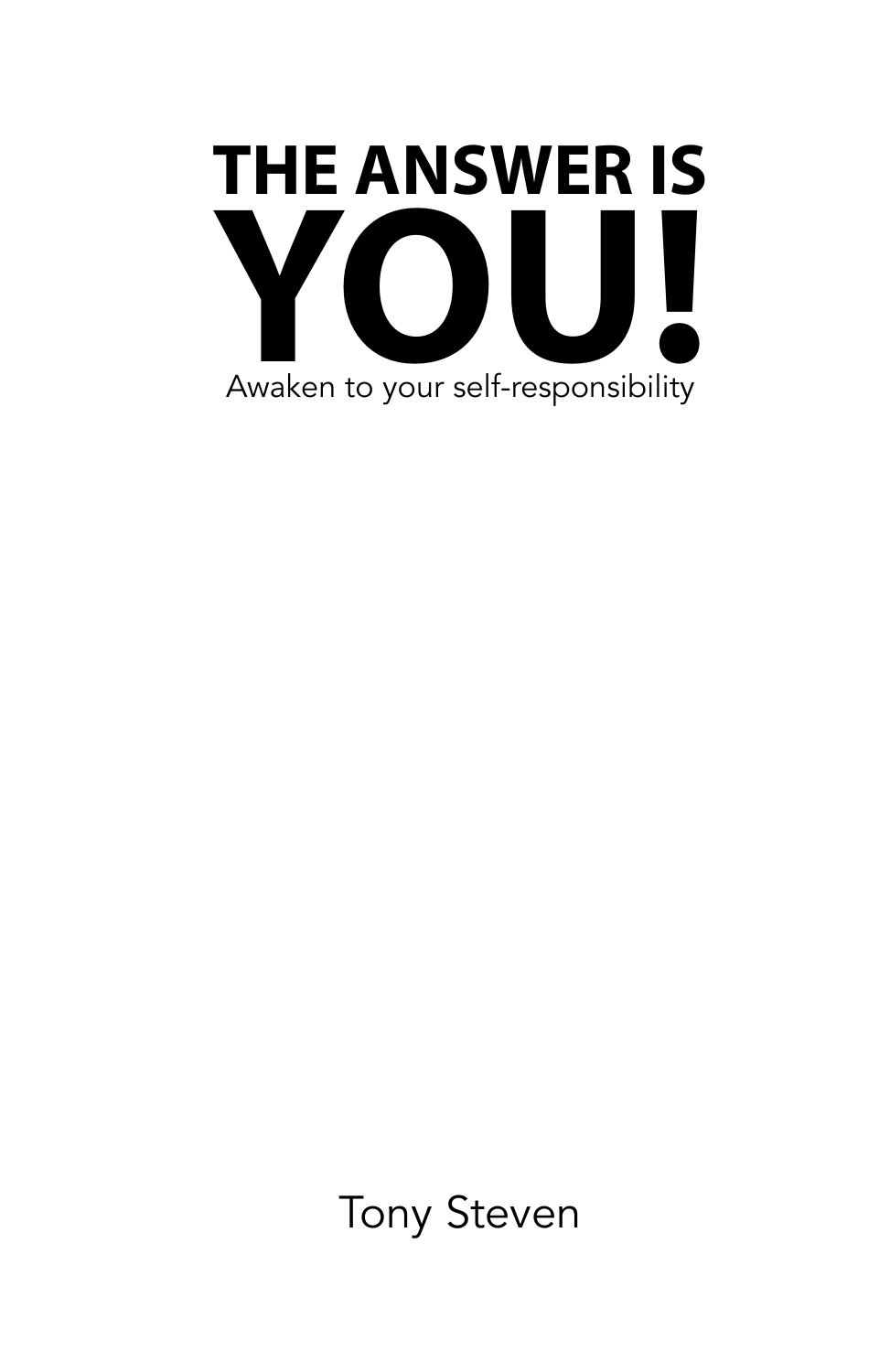THE ANSWER IS YOU! Awaken to your self-responsibility © Tony Steven 2020

All rights reserved. No part of this publication may be reproduced, stored in a retrieval system, or transmitted in any form or by any means, electronic, mechanical, photocopying, recording or otherwise, without the prior written permission of the author.

ISBN: 978-1-922340-77-1 (Paperback) 978-1-922340-78-8 (eBook)



A catalogue record for this book is available from the National Library of Australia

Editors: Beverly Streater and Jason Martin Cover Design: Ocean Reeve Publishing Design and Typeset: Ocean Reeve Publishing Printed in ??? by Ocean Reeve Publishing

Published by Tony Steven and Ocean Reeve Publishing www.oceanreevepublishing.com

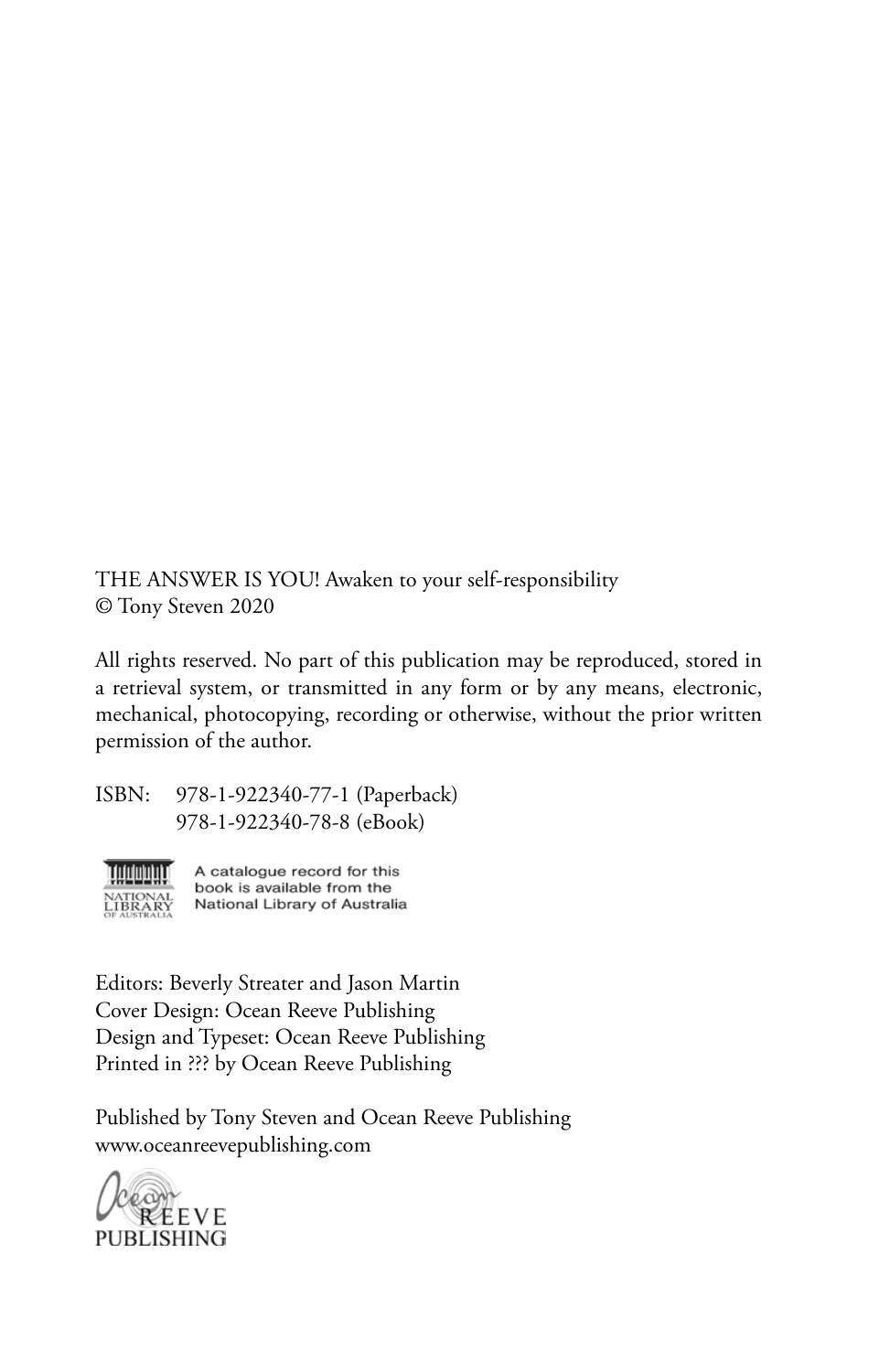For Adam Luke James and Caitlin.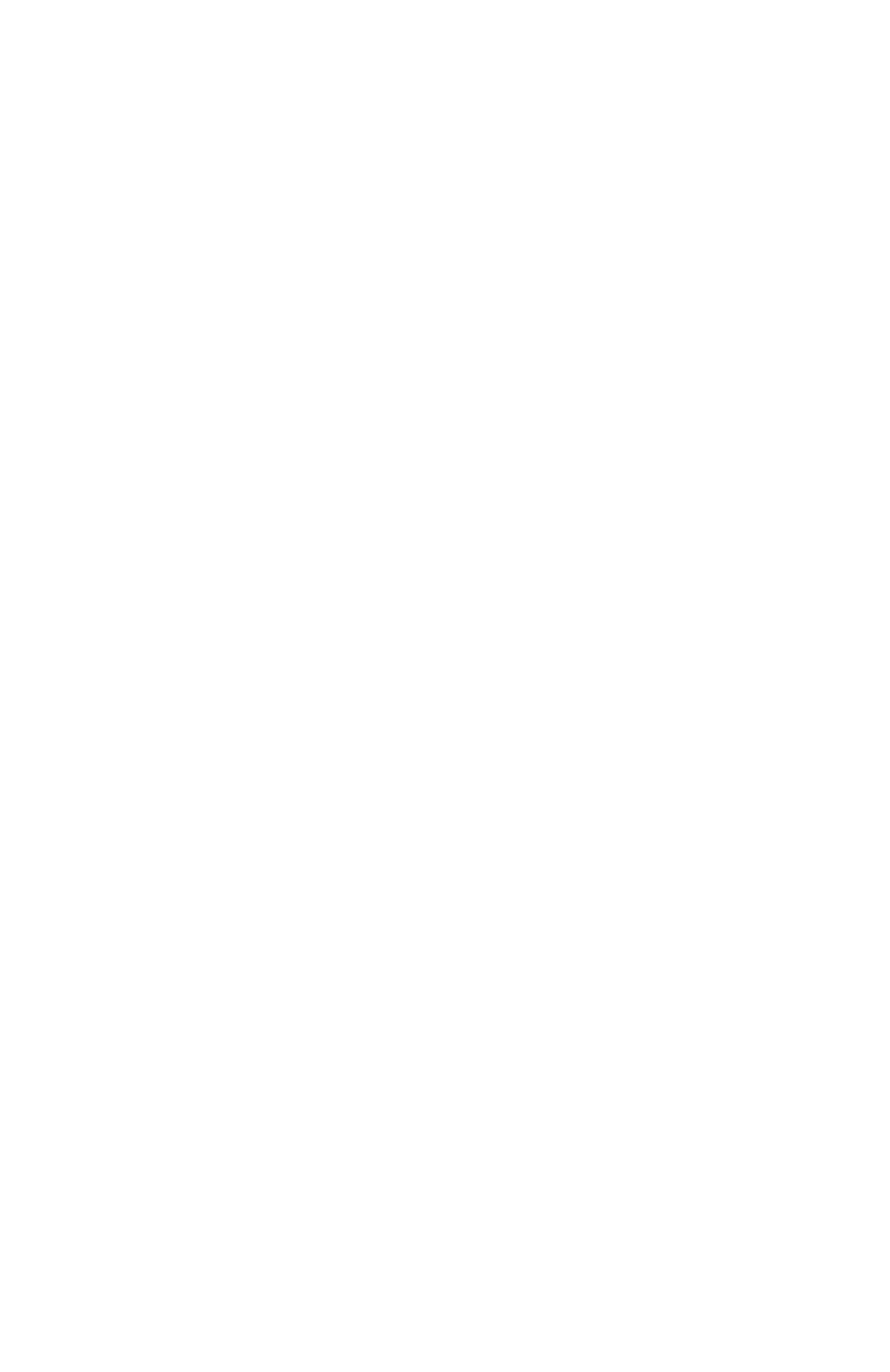# Contents

| Proof of your divinity is in your hands 12            |  |
|-------------------------------------------------------|--|
|                                                       |  |
|                                                       |  |
| Chapter 2: Ideas: The First Step to Manifestation  15 |  |
|                                                       |  |
|                                                       |  |
| Past, present, and future: influence on ideas 17      |  |
| How ideas influence us and our experience19           |  |
|                                                       |  |
|                                                       |  |
|                                                       |  |
|                                                       |  |
|                                                       |  |
|                                                       |  |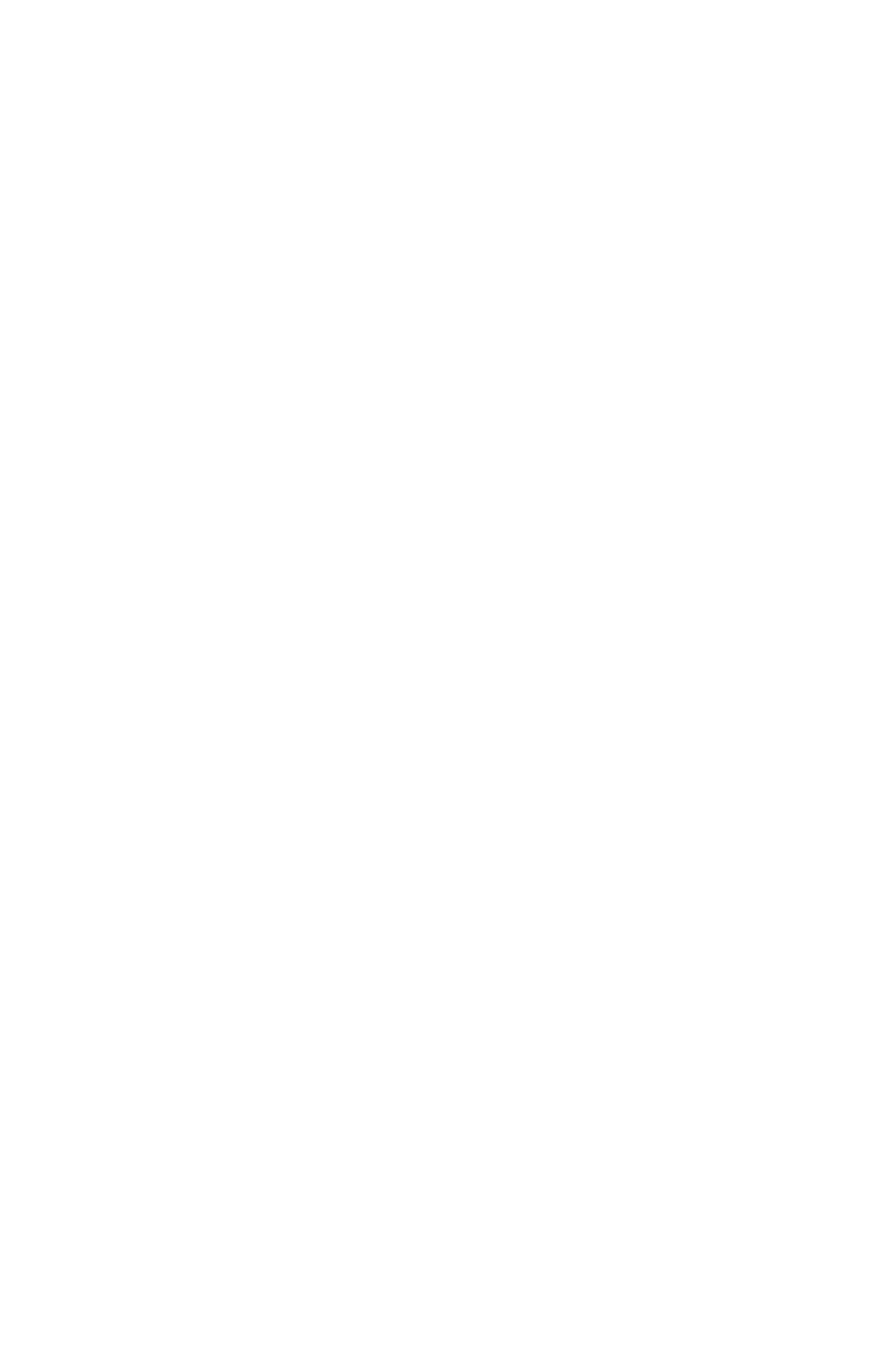## **Disclaimers**

Now, here are the expected disclaimers: I know many people will read this book with preconceived ideas and expectations, so as you read through keep an open mind. I know it's impossible not to have these negative thoughts and views, but the message is important to all of us.

Let me say first up that I am, by nature, an analyser and therefore I put things into categories in order to understand them; the book reflects this. This will suit some and not others; however, none of us can ever understand it all, so stay open. Language alone is also a limited form of communication, so understand that as conscious beings we are only parts of the whole, not its entirety, therefore every little bit will help you put the answers together for yourself. However, if this book helps explain life to anyone, young or old, and they have an 'Aha!' moment, then it has done its job.

Another disclaimer I make is I am not the perfect person who achieves everything I have written; in fact, it seems to me that I battle harder than most sometimes. I do not present myself as a role model: just a commentator, a reader, and hopefully a friend.

My last disclaimer is that I do not know it all. I am not trained in medicine or psychology although I have relied on many other authors and experts, some of whom are. Much of what I say in this book and my presentations have been learned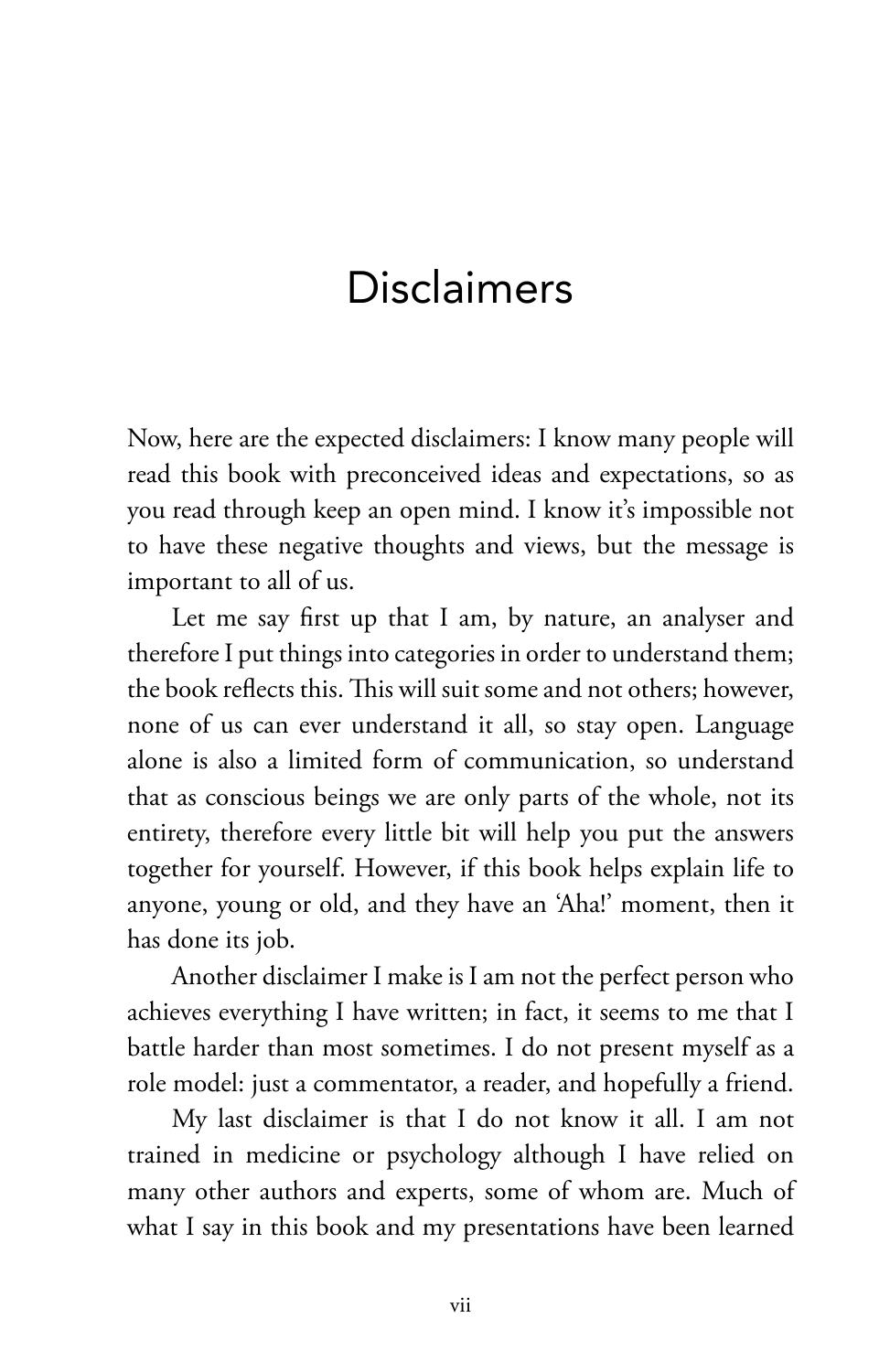from others exploring the same questions. It's up to you to work out if you agree with the facts and opinions I offer.

Your view of the world is different from mine and you have to be responsible for what you accept or not. Logic is dependent upon knowing all the facts, wisdom is having an open mind. Both are more valuable than a closed mind.

I have had a gifted life and have been blessed by being pushed through to the knowledge I now have, and eventually my perceived awareness. The best thing I can say as the author of this book is: we are here to experience life not to watch it, so get involved!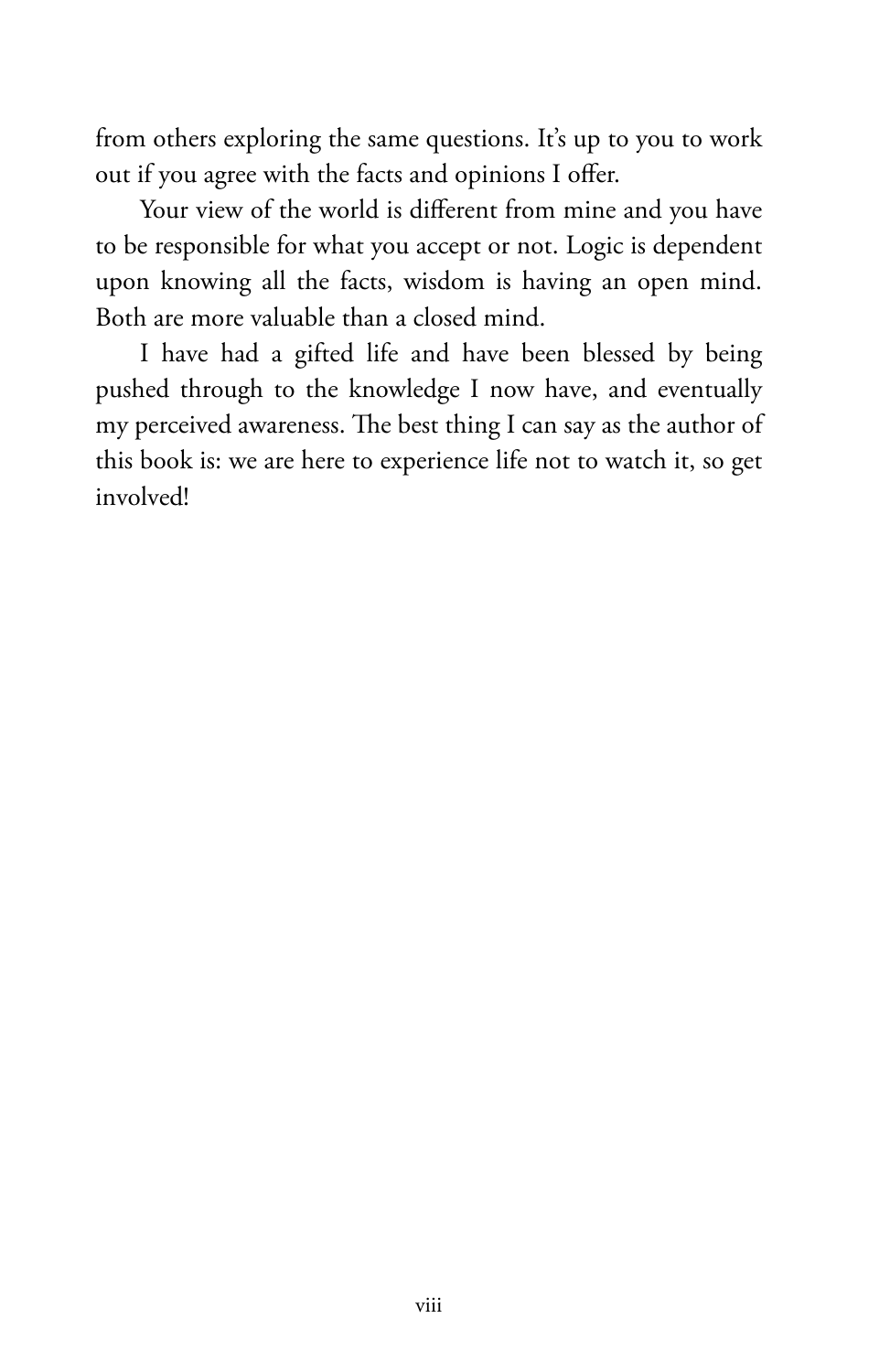## About the Author

After twenty-nine years of working for many not-for-profit associations as CEO, most of them professionally-based, I have found I have a very broad perspective on life and its demands on people. My own experiences with love and grief have also provided opportunities for me to learn.

As a child, I attended Sunday School but as an adolescent, I could not reconcile the miracles with what I knew of physics, so I rejected religion like so many others. However, in 1980, at twenty-three years old, I met a gentleman in Launceston called Rex McLean.1 I learnt from him the concept of—and reason for—parables in the Bible. My grandmother Valerie Carter then encouraged me to be confirmed in the Church of England.

It was then that I first developed an interest in the meanings behind the stories of the Anglican Church. Then in the 1990s, I found the Theosophical Society which, to my delight, asked more questions than it answered. With my spiritual and logical sides desperately trying to reconcile answers, I realised that there was so much more information available than we were taught within the regular institutions.

I have a diploma in Business Management which included some modules in law and economics.

When my marriage ended around 2007, my own emotional upheaval propelled me towards the self-help genre of literature,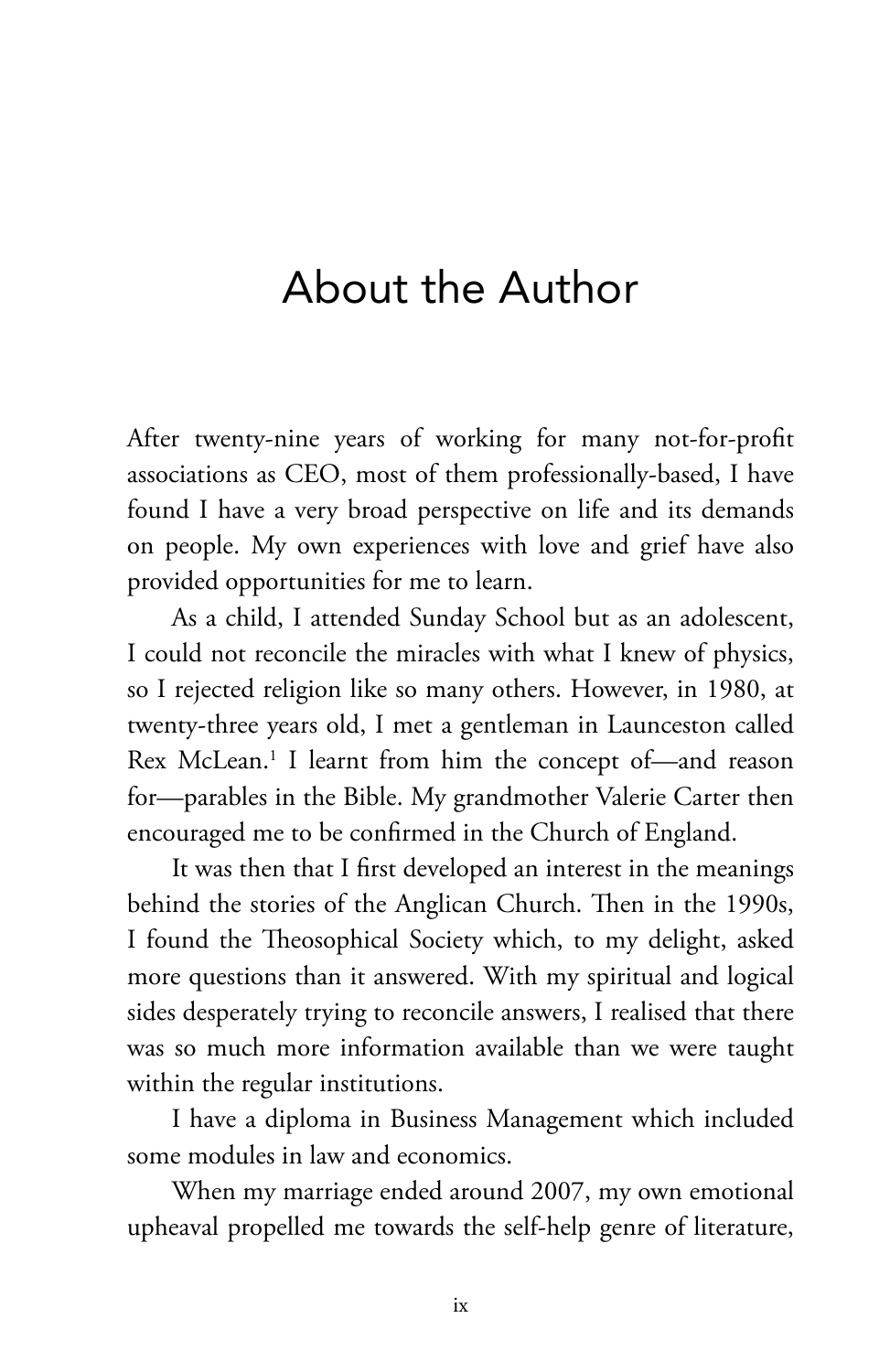and ever since I have been building a wealth of knowledge that has its foundations in logic and the wisdom of many older cultures.

I hope this book is as helpful to you as the information in it was to me.

### **Witness to History**

During my time on earth (the late  $1950s$  to the  $21<sup>st</sup>$  century) I have witnessed the most amazing era of development. I have experienced a worldwide awakening to fairness; science, including information technology and the environment we live in; and I've been amazed by many incredible steps taken towards world peace. I was born twelve years after the end of World War II and we haven't seen the likes of that again, even though most of us thought we would. I feel humbled and awestruck by the amazing achievements that have happened around me. But when I was younger, I battled to understand the significance of it all; this book is my still-developing view of where we are now, and why.

My biggest personal awakening is that I am responsible for my life and how I react to it, not Mum and Dad, not the government, not God: just me. I assert that you are the same.

The second revelation I received was that you only ever receive what you give. These two major understandings are the keys to living life well.

I have written this book on two levels. The first is a surface message that may seem a bit fractured, however, it will provide you with answers to questions you may have about how to take control of your life. Also, at a deeper level, there is a message to the *real* you: the whole person, the decision-maker. A message that will hopefully prod and awaken a sense of purpose that will guide your outer bodies here on earth and how they interact with others as you experience this world.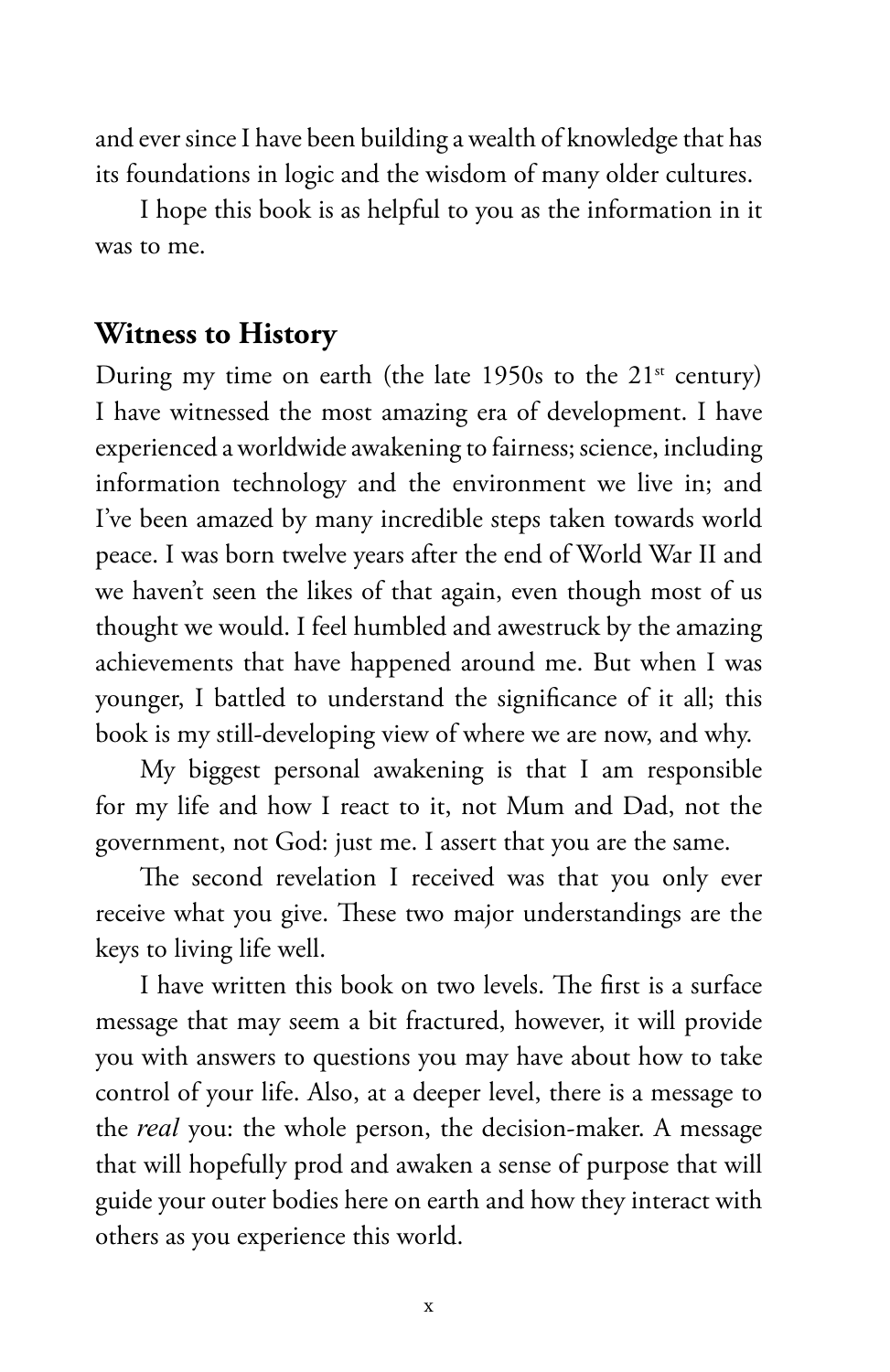# Preface

Throughout the ages, humans have become more and more aware of our own circumstances as individuals; we have been learning about and developing the current level of self-awareness we all have today. As this has taken place over the centuries, we have also been asking deeper and deeper questions, like: Why are we here? What's it all for? Are we all there is?

Life after death is a question that has been asked by all generations since the first moment we recognised that we could think: 'I think, therefore I am.'2 These spiritual questions have been asked and many answers have been given throughout history; answers that often seem to have common foundations.

Many religions use parables or stories to communicate these answers, their lessons; this way they stand the test of time. These lessons and their fundamental principles have some shared themes often common to all religions: love one another, practise self-discipline, respect your community, and obey the divinity, for example.

Many philosophers and writers over the years have drawn the same conclusions; their teachings are often geared toward setting rules that will provide social order and allow our communities to continue and grow and prosper. Principles such as, "Don't murder or injure others" and, "Respect your loved ones and their possessions"; these are central to living with one another in small groups.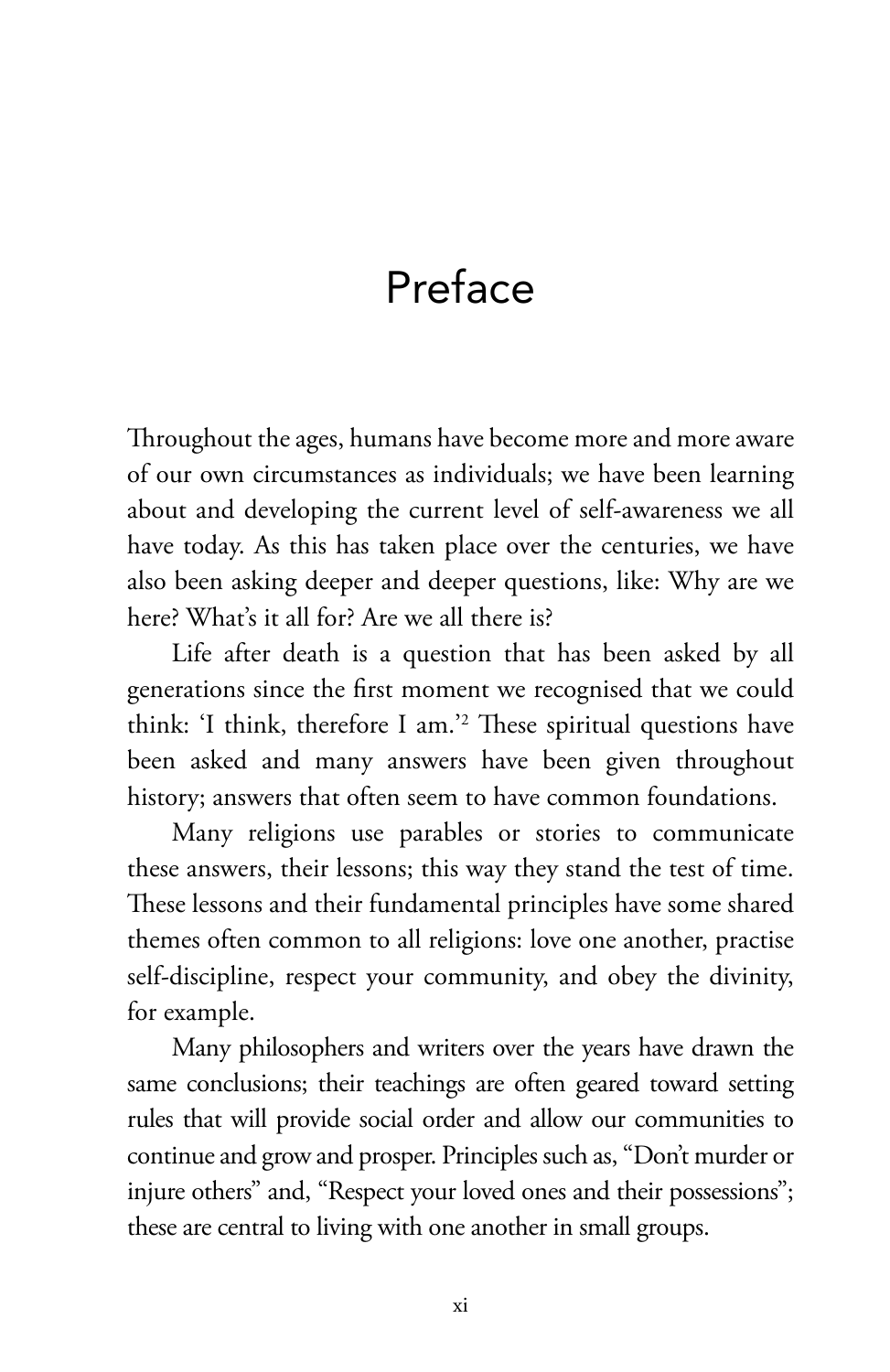Recently though, in my opinion, the human race has been moving from the equivalent of childhood stories to more secular spiritualism as seen today where many of us are able to see and accept the truth in these lessons without the parables. In other words, we are realising the responsibility is with us, and no one else; not a frightening God, just you and me as individuals.

But there are still many people who take these parables literally and very seriously, and therefore surrender to others their own power of reason. There are many influencers such as religious and political leaders, but sadly some have been despots and dictators who do not have the individual's best interests at heart.

The evolution of science and education has perhaps been the cause of this massive increase in self-awareness, and in the end, it will be our saviour. This book endeavours to aid that world journey towards real consciousness, self-awareness, and ultimately self-responsibility.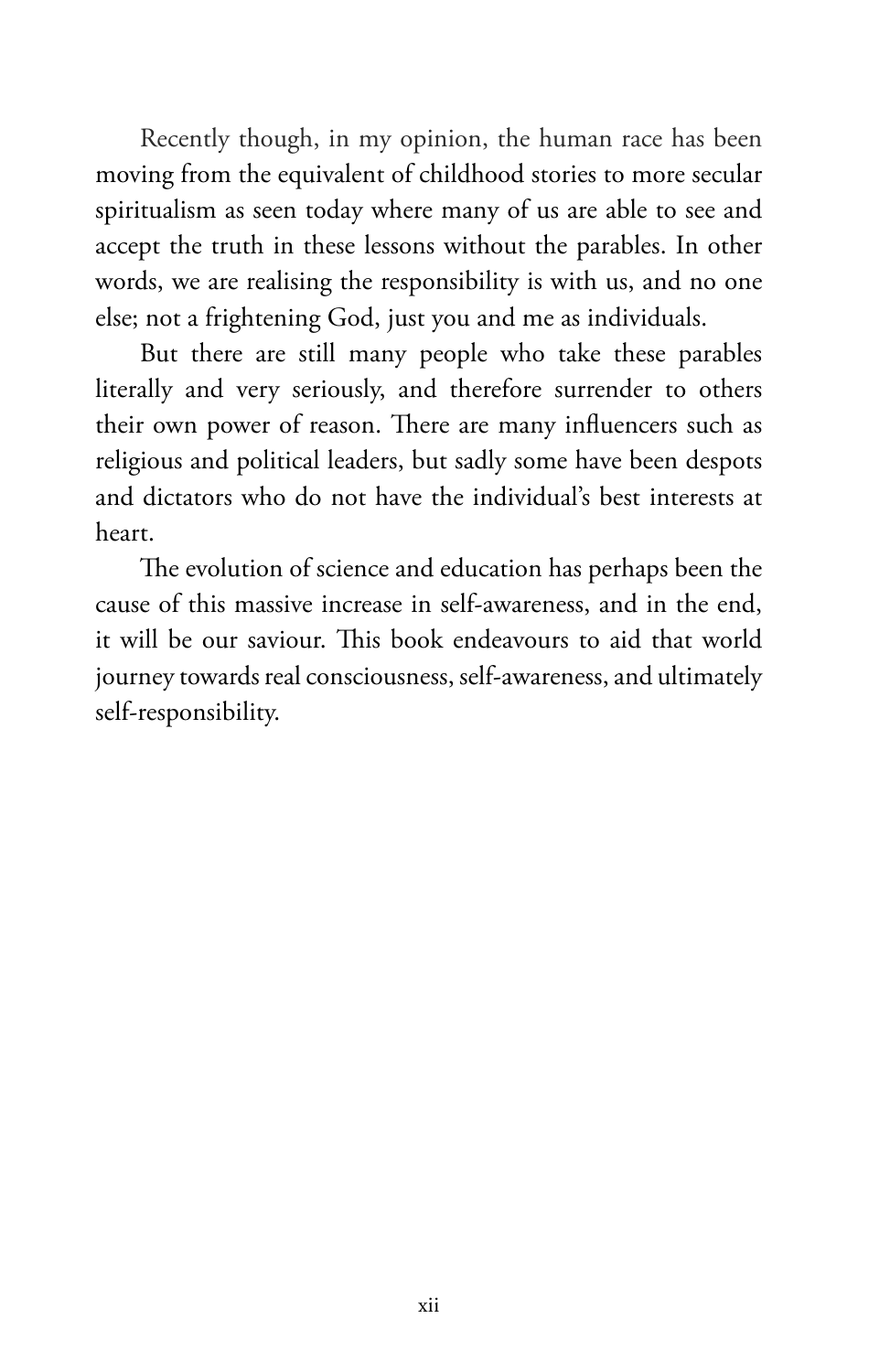## Acknowledgements

I would like to acknowledge a few people who have helped me over the years: Helen Steven and other past and present members of the Theosophical Society, Hobart Branch, especially John and Eve Petit. Ocean Reeve, Joshua Clifton, Jason Smith, and Marisa Parker, from Ocean Reeve Publishing. Dennice Linton for her wise counsel, the late, Rex McLean, who used to work with me at radio station 7LA Launceston. A special thank you to my grandmother, the late Valarie Carter, who had a panache for these topics. Plus, the many authors, speakers, and coaches that I have learned from over the years, many of whom I have listed as references throughout the text and included in my suggested reading section.

Much of what I write in this book may seem obvious, but hopefully, you will see it from a deeper point of view where there is a greater onus of responsibility. Either way, it is healthy to review this in words instead of just concepts as well.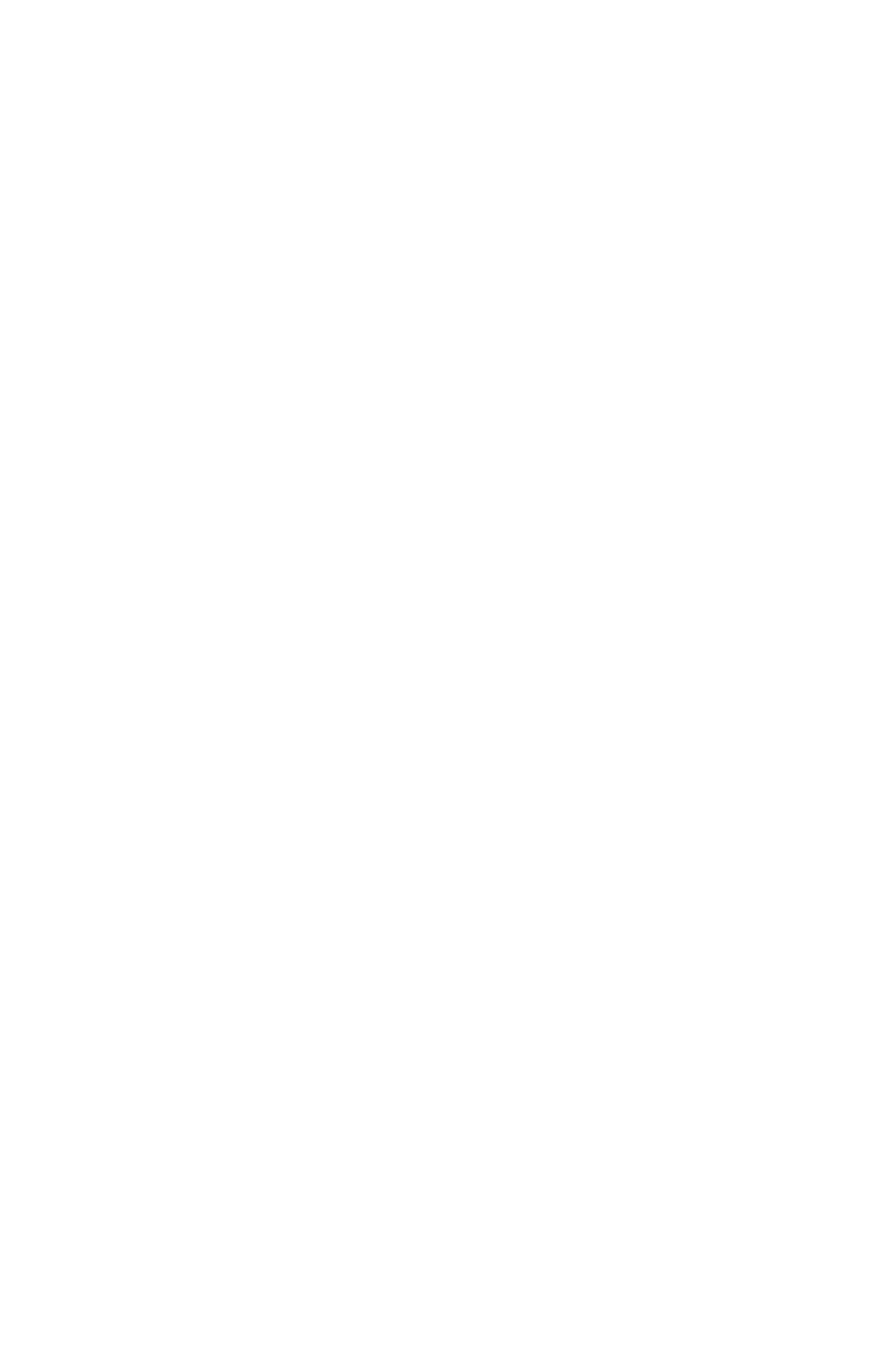*Chapter 1*

# The Beginning

*There is no greater joy than that of feeling oneself a creator. The triumph of life is expressed by creation.3*

—Henri Bergson

#### **Purpose and reason**

If the answer is you, then what is the question? The question is, 'Who is responsible for your life and what happens during it?'

If life is taking you nowhere, or somewhere you didn't intend, then let's look at it differently and in a deeper, more meaningful way; let's ask what the reason for your life is.

Let's ask how to build your own confidence and motivation, develop a new future, and spread a sense of calm, peace, and love all around you. What would it be like to have a solid foundation for you to build your life on? In the end, I hope that you will come to the conclusion that self-responsibility comes with the privilege of life.

This book will endeavour to:

- offer a possible answer that explains the reason for your life,
- suggest how to take advantage of that knowledge,
- build your confidence and motivation,
- develop a new future for you,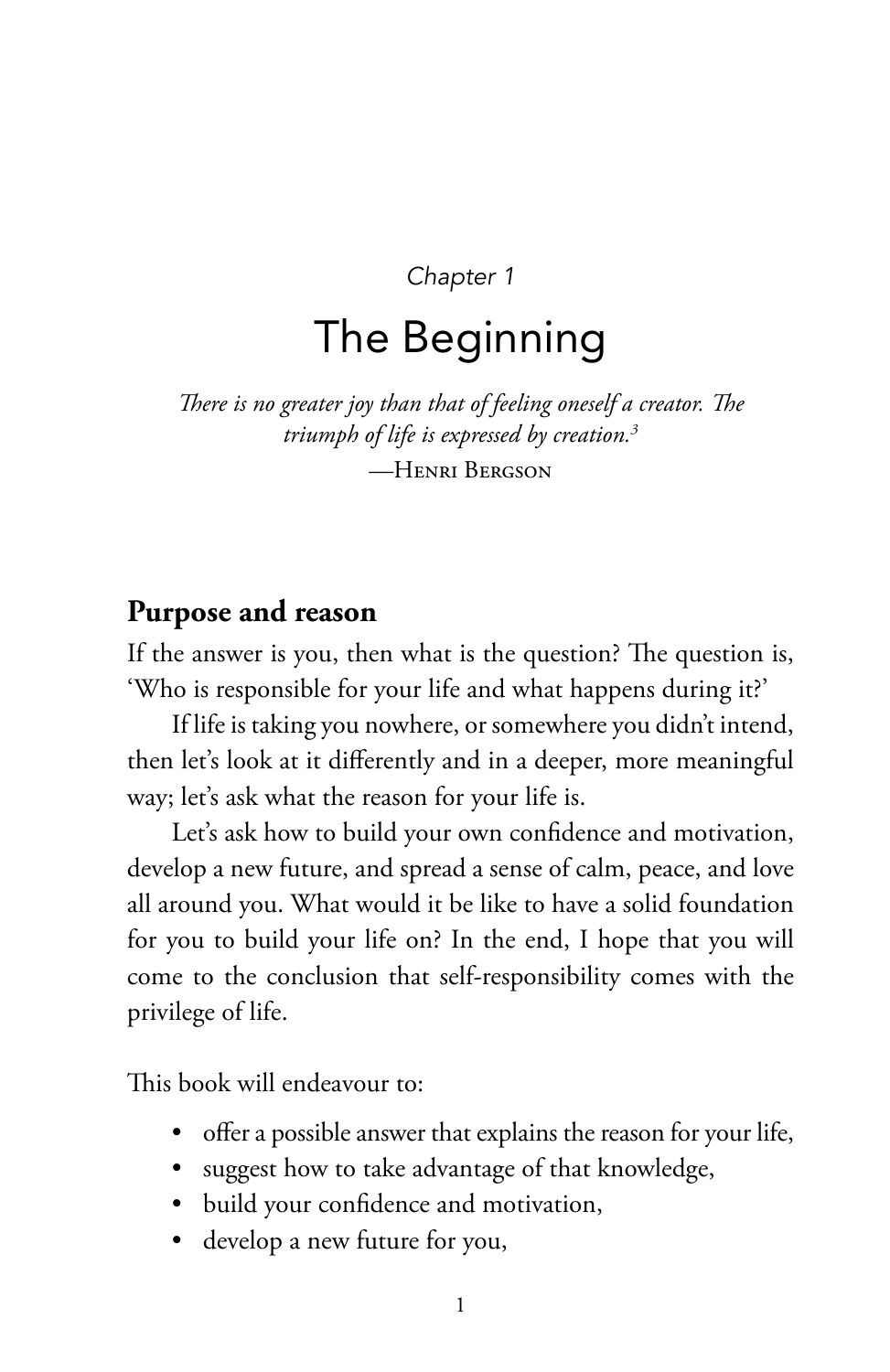- spread a sense of calm, peace, and love all around you,
- build a solid foundation for you to build your life on, and
- show you a more basic way to take action.

In the end, I want to show you that you are the reason for your own existence; you are intricately connected and part of the whole. Because of the privilege of life, you have a responsibility to take charge of your life.

## **Perception**

Have you ever walked into a room that you have known well for a long period of time, and suddenly you see it differently? Nothing has changed in the room except for your perception of it; it's like seeing it from a strange angle and not recognising it at first. This can happen to you with people you know, or cities you have been to. These perception shifts show how fluid your position in the universe really is. Your perception of the room is yours, and yours alone; no one else sees it like you, and it can change.

For example, I like to use the analogy that a person's view of the world looks complete to them, however, they are only looking at it as though from one small porthole on a ship. All they can see is ocean … all the way to the horizon; however unbeknown to them another person on the other side of the same ship looks out their porthole and sees a great city, lots of people, and the hustle and bustle of a busy port. Same place but a different point of view; the fact that the ship has yet to leave port is not apparent to the person on the seaward side of the ship.

Everything we see, we see from a limited view that is our own, and then we think with just our own brain. We are limited by our single and individual position within the universe; we can't see it all. However, we don't have to be limited. We'll look at this concept throughout this book.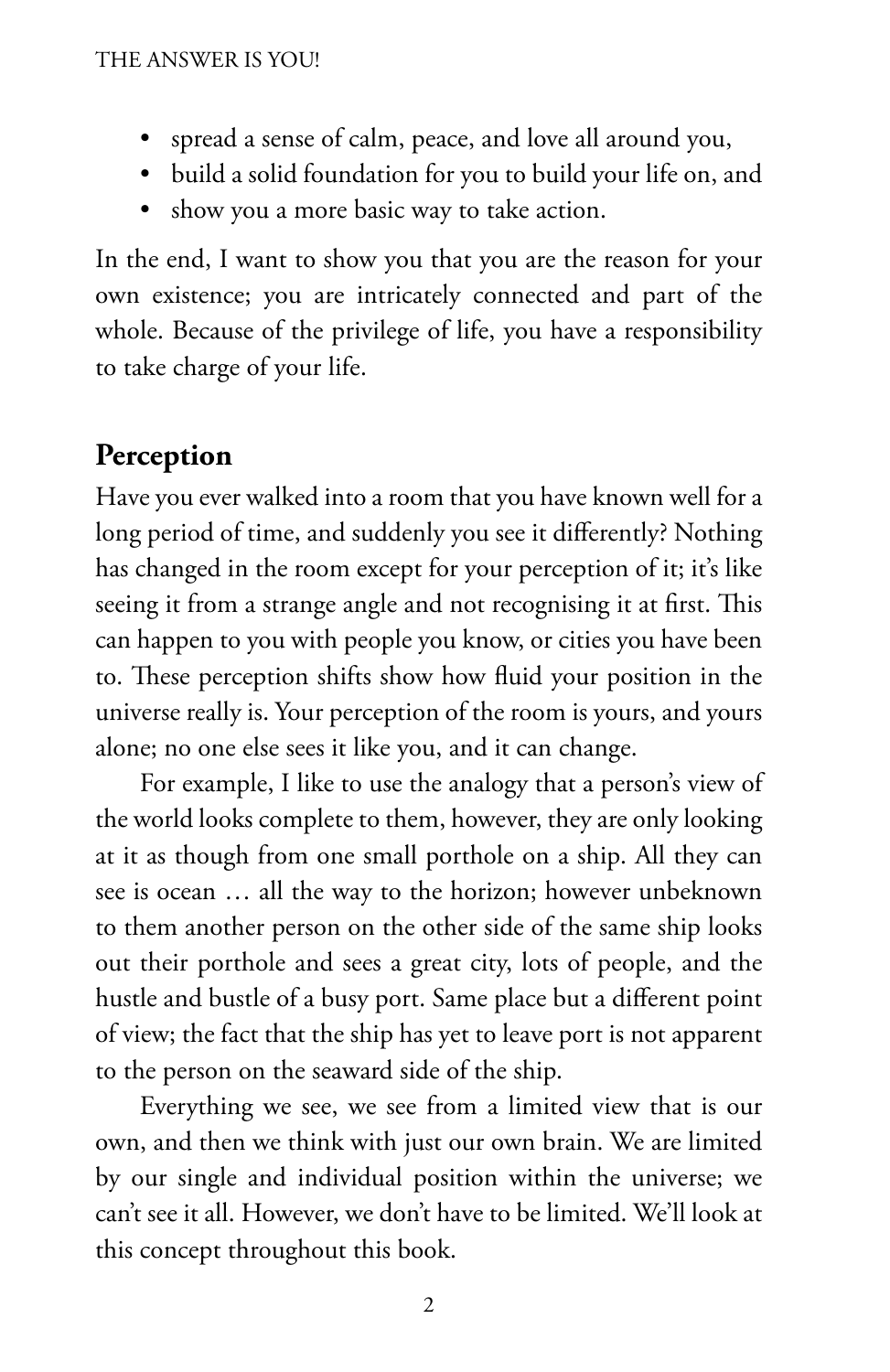The porthole metaphor shows how we can see things so differently that it can be hard to keep our recognition of reality in place. Some mentally ill patients have this problem on many different aspects; as the saying goes, there's a fine line between genius and madness.

Throughout the chapters of this book, I will endeavour to explain the depth of the analogy above and show you a new way of understanding the universe we all live in, or maybe I should say, we are all part of. I will also show you how you can use this new understanding to build your confidence and motivation, develop a new future, and spread a sense of calm, peace, and love all around you, all on a strong foundation.

## **The Theosophical Society**

The Theosophical Society was founded and originally based in New York back in the late 1800s. It now has its headquarters is in Adyar, India. The members explore philosophy, religion, and science. Their creed is: 'There is no religion higher than truth'.

One of the society's founders, Helena Blavatsky,<sup>4</sup> who died in 1891, spent the last part of her life writing a document called The Secret Doctrine.<sup>5</sup> This amazing and highly complex text gives significant insight into the ancient wisdom on which some of the conjecture in this book is based.

The Theosophical Society does not claim authorship of theosophy and its teachings, but provides a forum for inquiry, rather than belief.

However, Blavatsky did say the Theosophical Society was formed 'to assist in showing men [and women] that such a thing as Theosophy exists and to help them to ascend towards it by studying and assimilating its eternal verities.'6 It is a nucleus of people who come together for the study and dissemination of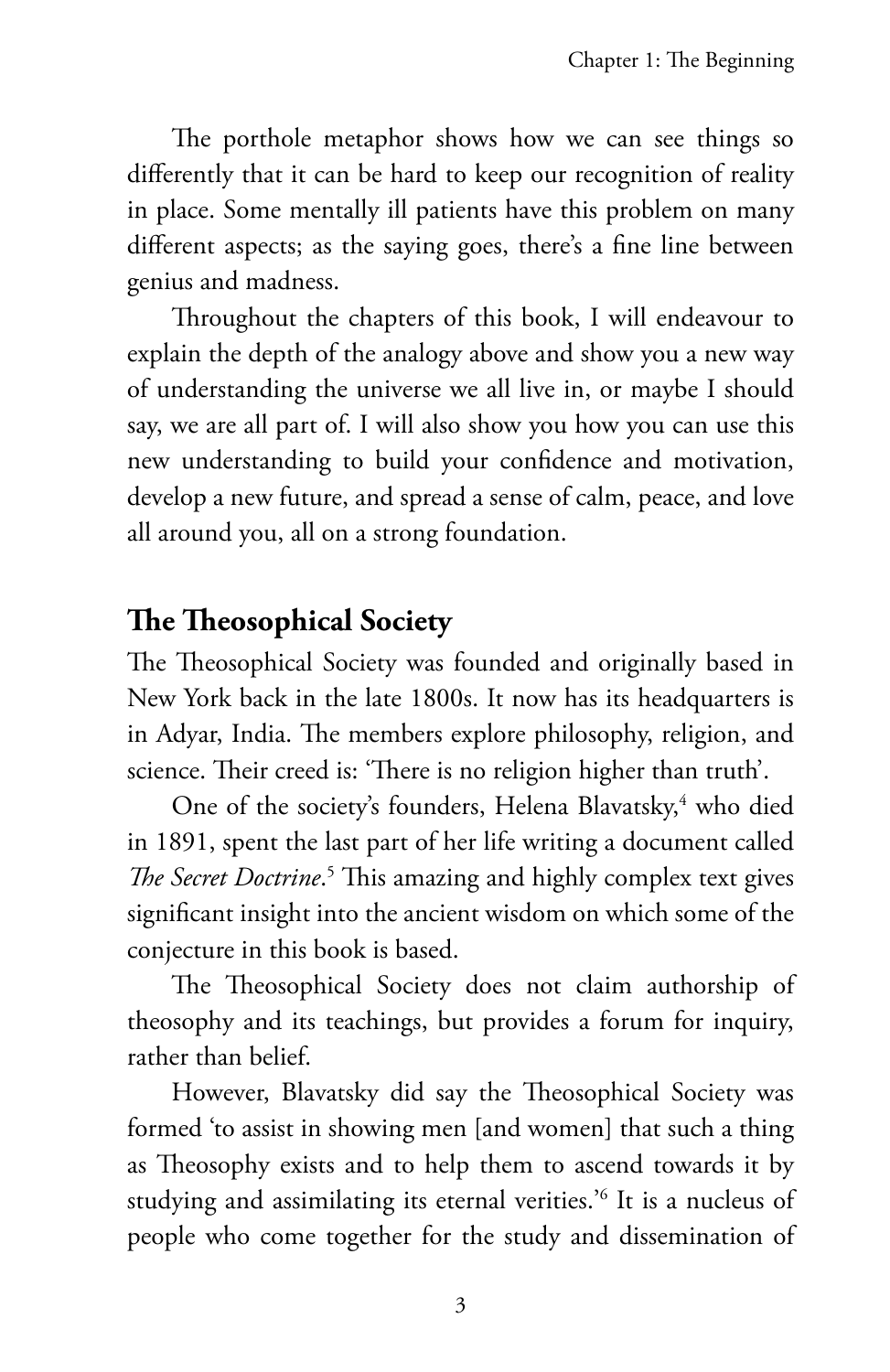theosophy, allowing each person full freedom of approaching it according to their best understanding. The Theosophical Society leaves the work of dissemination to its members and sympathisers; it does not act as an arbiter of every person's understanding.

The General Council, the international governing body of the Theosophical Society, resolved in 1949, the following:

"As The Theosophical Society has spread far and wide over the world, and as members of all religions have become members of it without surrendering the special dogmas, teachings, and beliefs of their respective faiths, it is thought desirable to emphasise the fact that there is no doctrine, no opinion, by whomsoever taught or held, that is in any way binding on any member of the Society, none which any member is not free to accept or reject. Approval of its three Objects is the sole condition of membership".

Around the world, the Theosophical Society has many libraries full of books written over the past century, some based on Blavatsky's work and some works of ancient wisdom in general.

The ancient wisdom describes a universal structure that presents in patterns. These patterns are irrefutable and are as much a part of nature as the laws of physics. This is a good thing because you can reliably use these patterns in your own life by setting the circumstances you need to be in the right place and build the right reality you want. This concept is partly explained in Rhonda Byrne's *The Secret* and better still in Mel Gill's *The Meta Secret*. 7 These laws are available for everyone but people who understand them are able to use them with purpose. They include the law of attraction (as explained in *The Secret*), the principles of cause and effect, influence of vibration, and the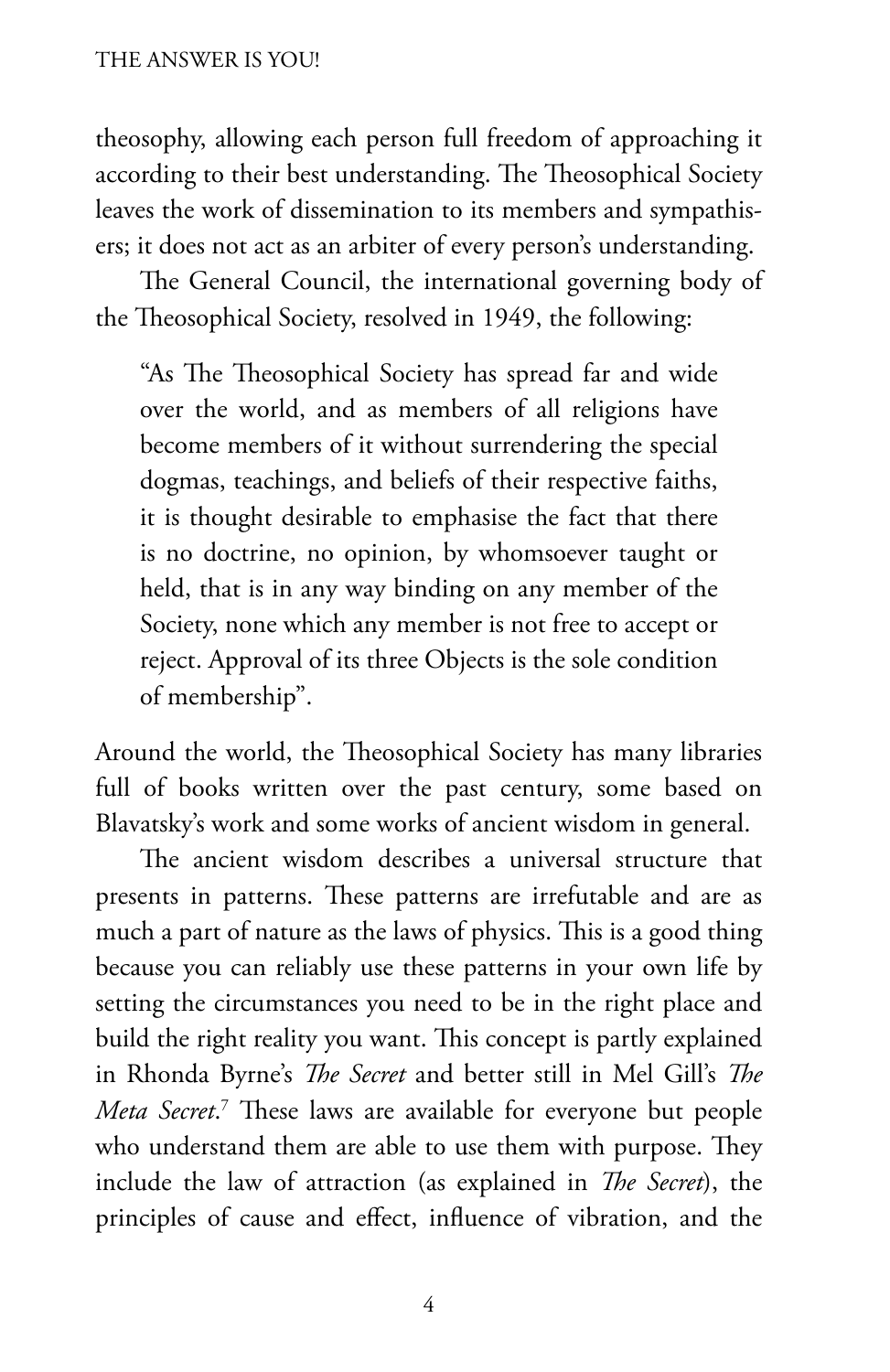power of purposeful action, yin and yang, and "as it is above, so shall it be below".

#### **The ancient wisdom**

Throughout this book, I will refer to the ancient wisdom. This is a wide concept and doctrine used by many to explain the commonality of principles that occur in most religions and Buddhism. It has always been there, in nature, available for us to learn it and use it.

I first came across the ancient wisdom through the Theosophical Society. Many old teachings relate to the ancient wisdom: philosophical writings and most religious scripts are based upon it. In modern times new authors have started writing about it and called it many things, such as in Napoleon Hill's *Think and Grow Rich*. 8

## **The reason for your life**

First, let's offer an answer to the age-old question that everyone ponders at some stage in their life: 'Why do I exist?' One explanation can be gained from the ancient wisdom: the answer is 'to experience'. The universe has not just happened by accident; it is evolving, and it has a purpose, and that is to become self-aware, from singularity to duality (what we know as reality) and back to singularity. Singularity is a scientific concept suggesting all space, time, and matter are condensed into one point. Duality is a state in which there are opposites, e.g. cause and effect, yin and yang, or space (matter) and time. We are part of that process; each of us is a single spark of consciousness, a small point of self-awareness that signals and assists the universe's journey toward total awareness as one.

We see ourselves as individuals, and we are—however, in the total scheme of things, we are one. All of us are in the same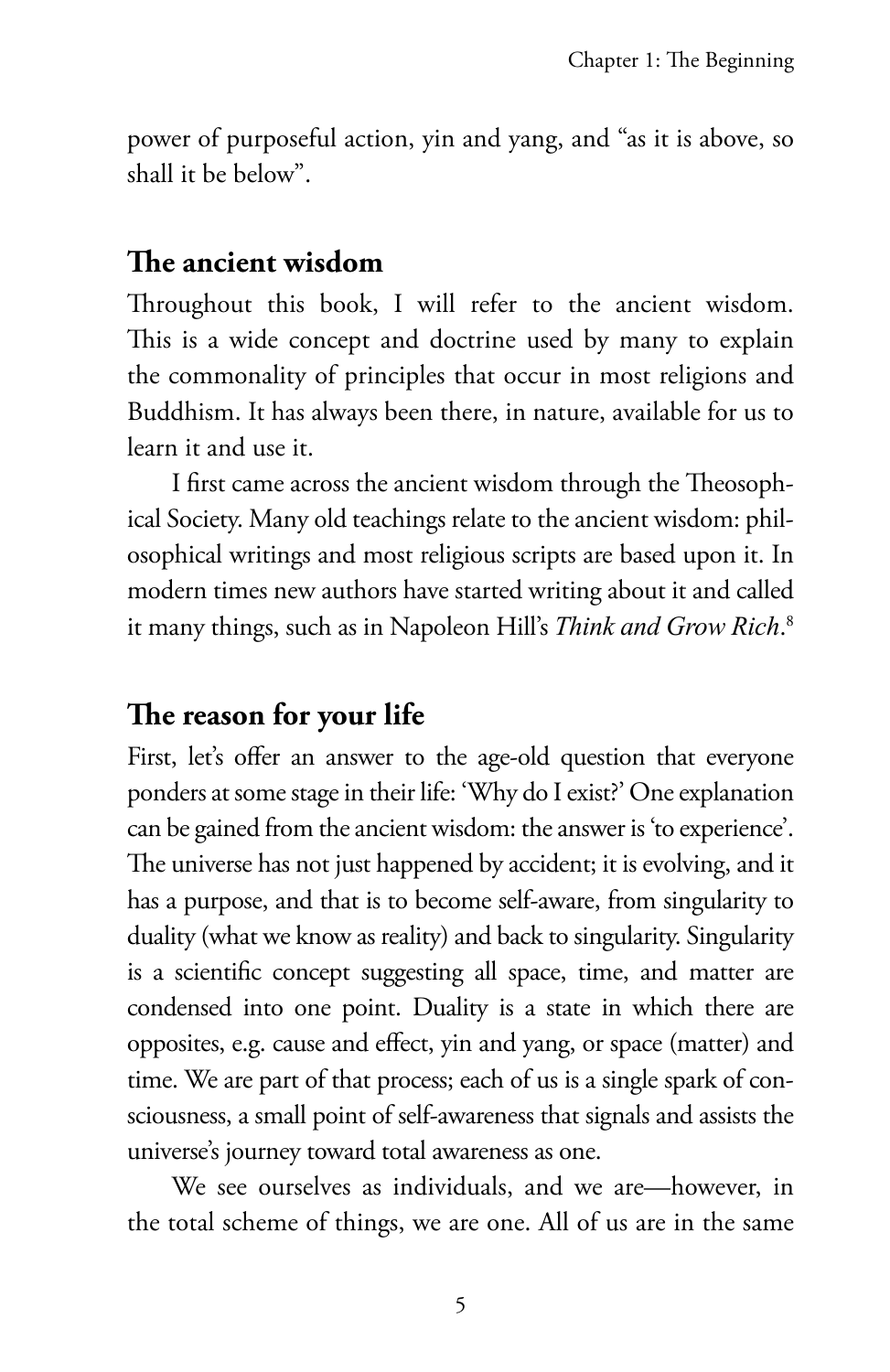interrelated system—our bodies, our emotions, and our minds, all of it is one. Our role as individuals in this physical realm is to experience the physical, to be part of it, and to give to it. Our anchor during this time is the ancient spiritual knowledge or wisdom that is deep within us all.

Along with our five senses, we as individuals have other tools at our disposal to help us experience our life. These five tools are: our ability to create, the confidence that comes from the habits we form, our motivation and ability to plan, our calmness, and our foundation of knowing we belong. These tools are ours to use and develop, and if we use them well, we can experience more. Let's look at each in turn:

#### **Tool 1—Our ability to create**

As individuals, we are single points of consciousness in this thick soup of matter and energy that is the universe; we are part of the same oneness. Because of this, we can create anything at any time, limited only by our imagination. We are, if you like, apprentices of creation. We do it all the time, every day, with a four-step process. We have ideas, then we think them through, then we speak to others to impart these ideas and thoughts, and then we act upon them to make something happen. This is creation in action.

Then there are three more steps: together we experience reactions to our actions and consequently the interaction between ourselves and others, and then we learn and gather knowledge and wisdom from the experience. The learning and building of our knowledge through experience is the key.

This is the structure I have used in this book to explain the influence we have over the universe, our reality. We can change the course of history at any one of these stages of creation; it's all within our power if we choose to do so and act.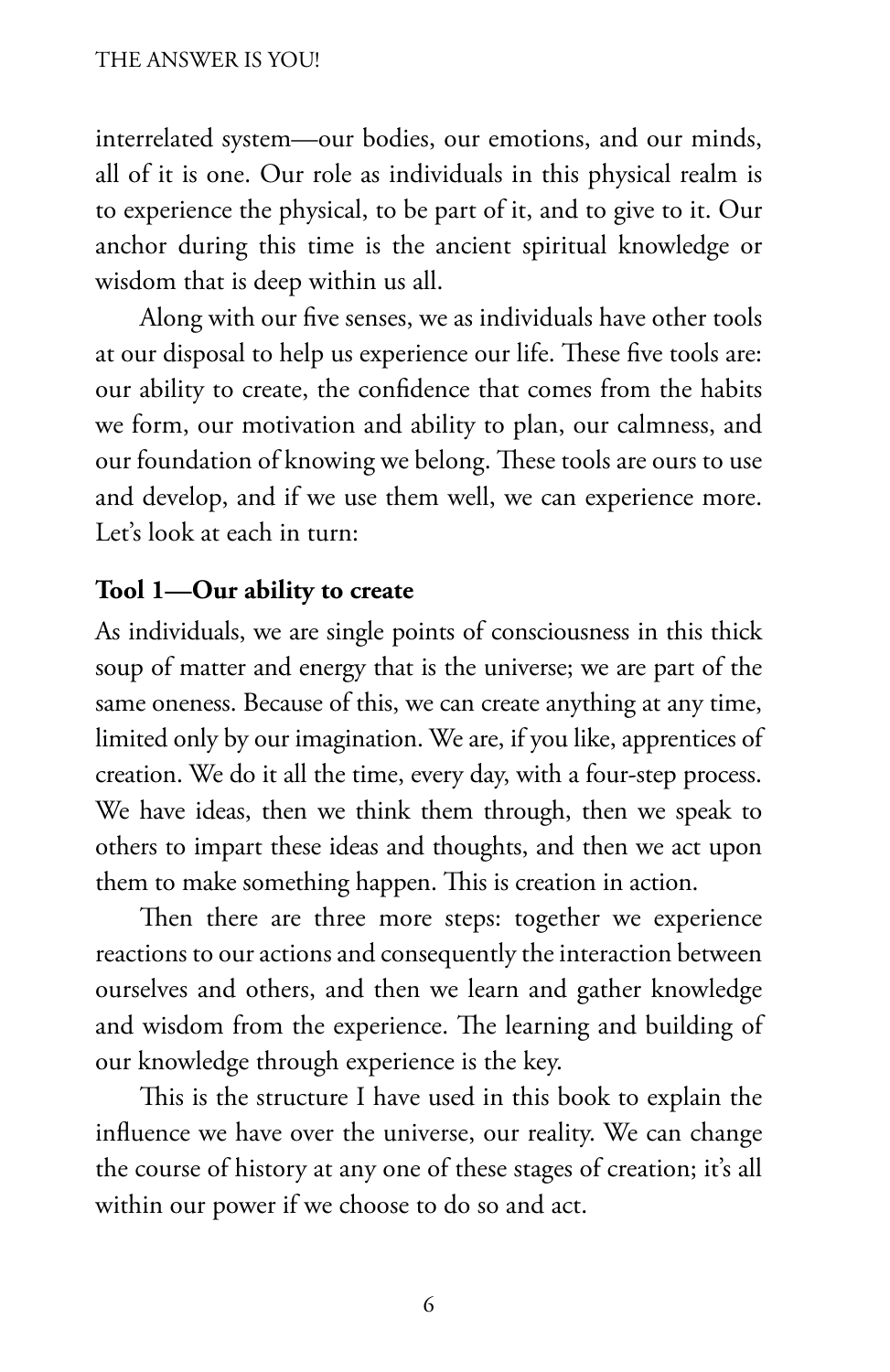#### **Tool 2—Our confidence in patterns**

When we make something happen, such as building a house or even just driving to the shop, we do it by remembering patterns. We perform these patterns of behaviour knowing that the laws of physics won't change, and we can rely on the immutable. These patterns and habits become everyday skills; we become very good at them and we build our confidence knowing we can achieve them again, just like a baby mastering the art of walking, or when we are older—learning to drive a car.

Our ideas are unique, but by repeating thoughts, words, and actions, we can form habits so we can live our lives without being overly conscious about every action we take. These habits become who we are as individuals.

Each of us operates our daily lives by habit and we build on those habits by gaining knowledge through our listening and our repetitions, and exponentially, we create the world we know. But it's when we do something outside of these set patterns, or break or make a new habit, that we truly show we are human and that's where we really do have the power of choice and true awareness. Animals have a certain level of choice and they exercise it all the time; just try to feed a fussy cat to see my proof. But, as far as we know most animals can't voluntarily break a habit or pattern or choose to try another direction in life. That is what makes us different and it's surprising how rarely we exercise this gift during our lifetime.

#### **Tool 3—Our motivation**

When we build confidence, we do it through repetition. The more we practice, the more success we have; it gives us the motivation to continue to repeat the process and build towards even greater achievements. But we have downtimes as well—depression, low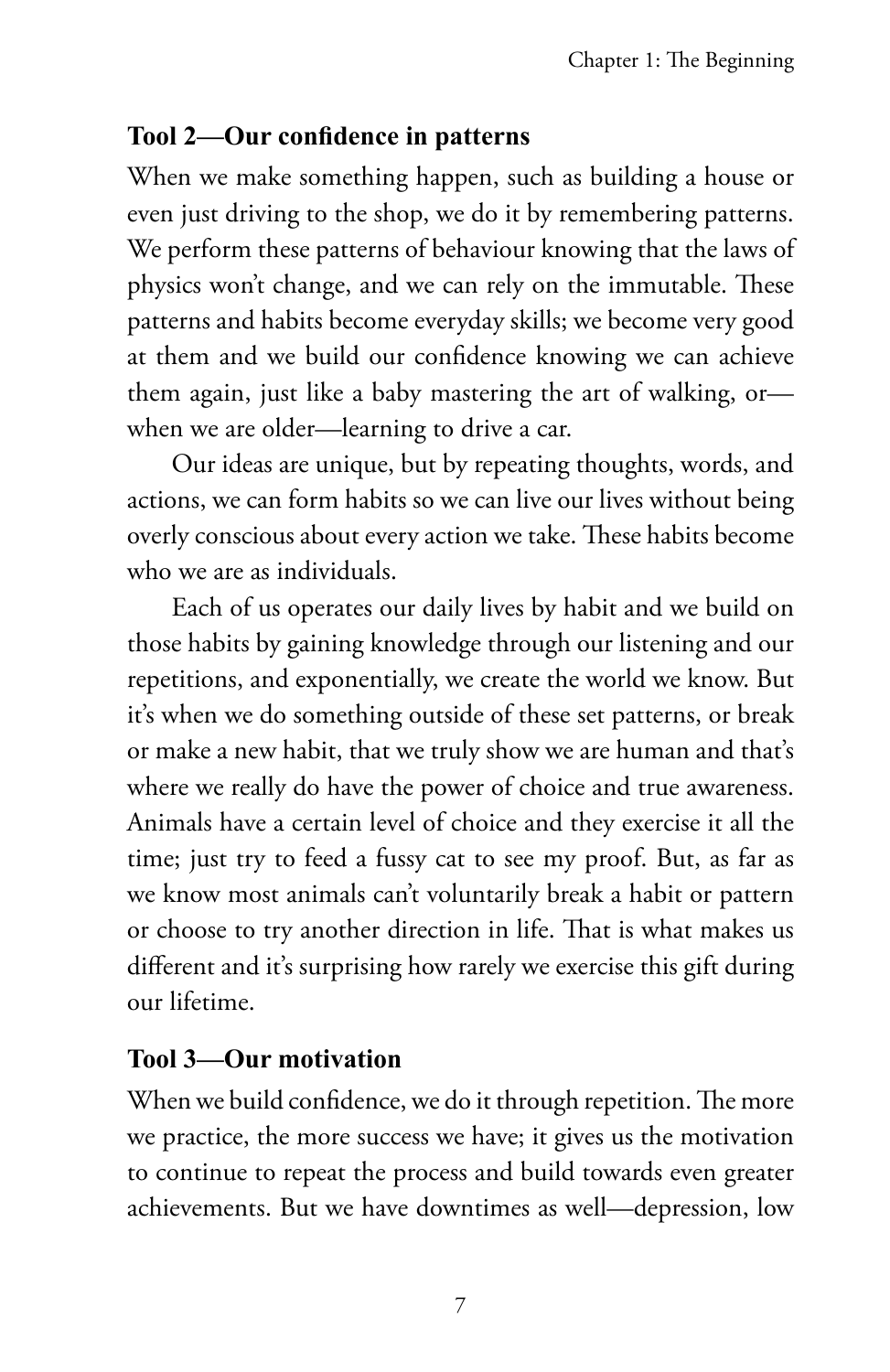mood, or sadness when we think the success is not forthcoming. What we must understand, and I hope this book will help, is that we are in charge of these emotions and we can choose to be happy or sad, lazy, or driven. All we have to do is take responsibility for each step of the creation process as I outlined above. Having direction and making goals is essential and then taking joy from each small step on the way builds your motivation.

#### **Tool 4—Our calm**

Take time out to remember you are a spiritual being as well; our bodies are just our physical beings. We have many aspects to us, much more than just the physical. We should ensure all these different sides of us are nourished and healthy; exercise for the body plus taking time out for the soul. Calmness is very important; relaxation is required often. I am not just talking about sleep either. I mean meditation and calm relaxation. We need these skills just as much as we need exercise to thrive and to be efficient. It's during these times of stillness that we can find clarity and purpose for ourselves, enhance our awareness, and build our non-attachment.

#### **Tool 5—Our foundation**

Knowing you are precious and wonderful and worthwhile to the world is a gift you should protect. We all need to belong; it's one of the patterns that is the universe. This happens through love, the universe's strongest force. I say this because real love is felt most when we are connected. Real love is the metaphysical force that flows between all of us and everything. Love is felt when we are rewarded by knowing or sensing that we have contributed to the overall good. If we can build a strong foundation of good values and ethics, we have the tools to receive this gift of real love and it leads to other rewards.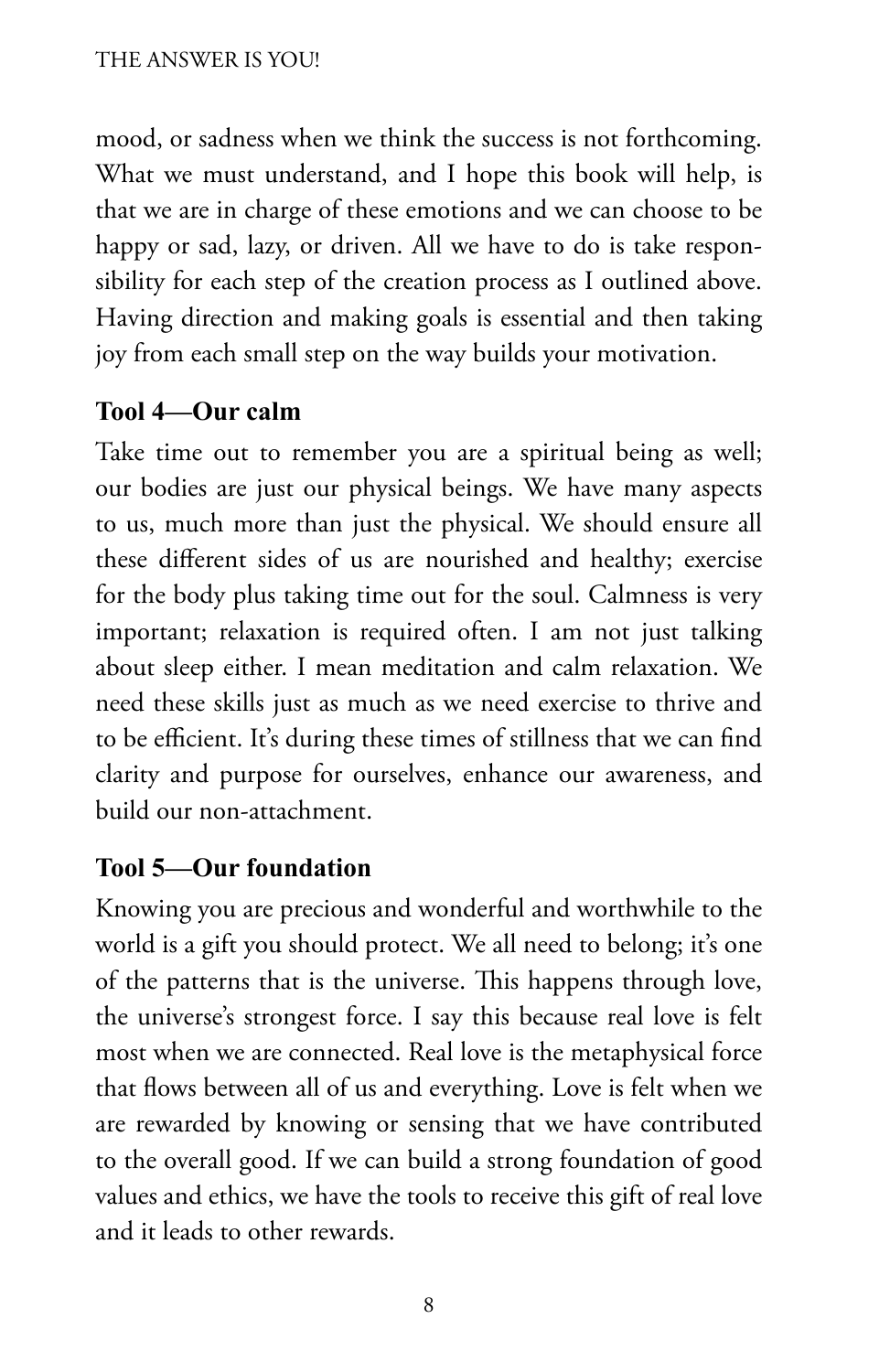Let me start by explaining the seven stages of the creating process or manifesting something into being. These stages form some of the chapters in this book and are the backbone of my message.

## **The seven stages of creation**

The best way I can explain the fundamental message of this book is to show you that you are in control. You have influence over each of the seven stages of creation.

All these stages are within your control directly and indirectly. You can influence each at the time you make a decision and in how you project them into the physical world through your approach to them.

They are:

- **1. Ideas:** Spirit, intuition, higher self.
- **2. Thoughts:** Mental, thinking, and connection.
- **3. Words:** Spoken and written.
- **4. Actions:** Physical, doing.
- **5. Reactions:** Cause and effect, others.
- **6. Interactions:** Individual, social, economic, and political.
- **7. Experience** Learning and wisdom, your own awareness, knowledge, and understanding.

In this book, these stages have been organised, as chapters that will outline the steps of creating something in the physical world, and help you understand the influence you have over each one of them as an individual and as a member of this universal community.

To do this, first, we need to look at who and what you are.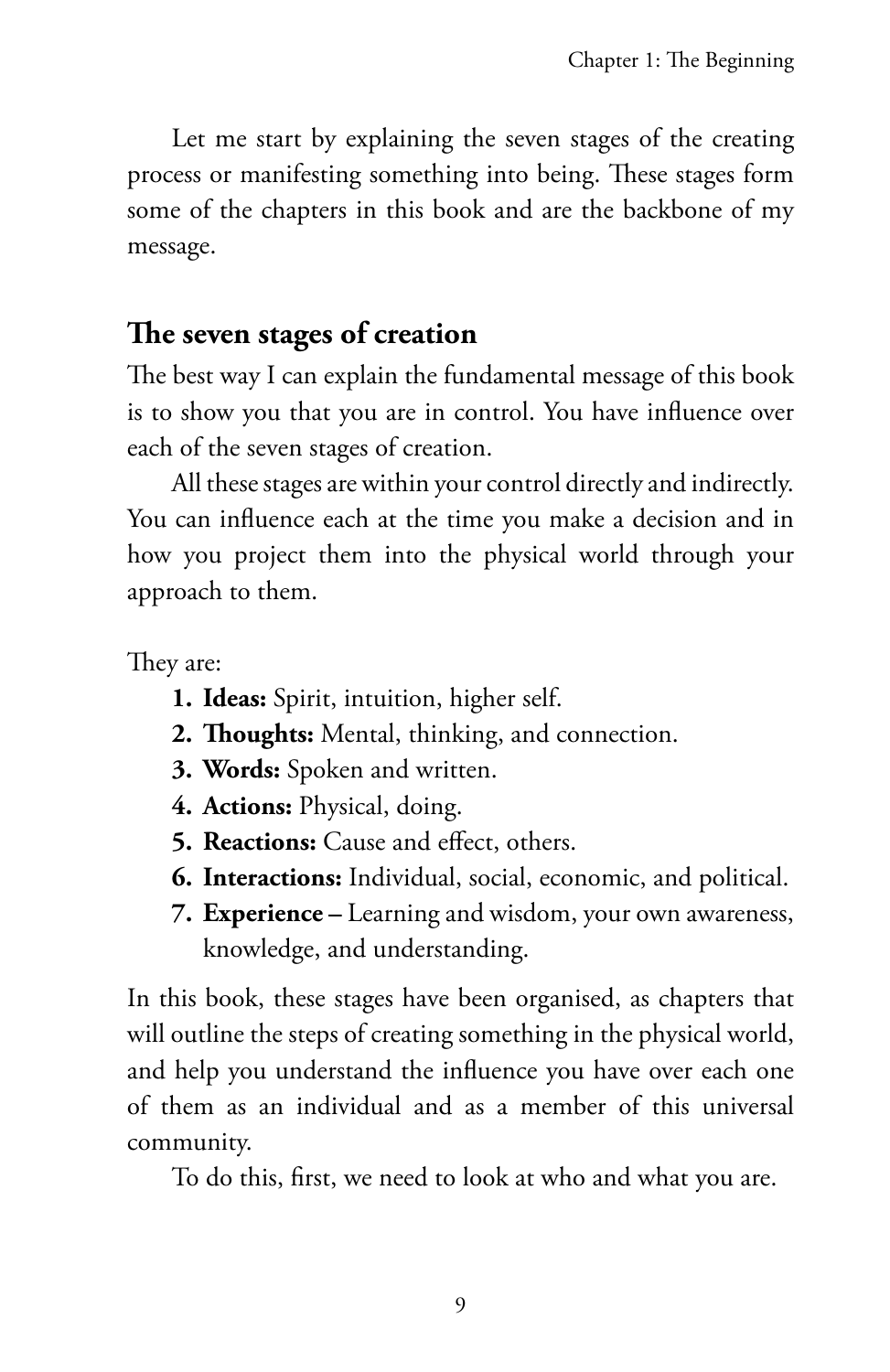## **The seven layers of you**

According to the ancient wisdom as studied by theosophists,<sup>9</sup> there are seven "layers of you". Each of them lives in a different degree of existence, each finer or less dense than the last. They are the physical, astral, mental, buddhic, nirvanic, monadic, and finally the divine:

#### **1. Physical**

The first, and densest layer, is, of course, your physical body here in this earthly world: your head, torso, arms, and legs. Your body, heart, and brain, in all its incredible intricacy and amazing design, have evolved by using the basic laws of the universe; it was meant to be. However, your physical representation is only a seventh of the total "you" and it's a temporary vessel built to enable you to experience the life you are having now as an individual.

#### **2. Astral**

The second layer of you is your astral body, part of which is often depicted in the ancient wisdom as your colourful aura; this is close to, but not to be confused with, the emotional side of you. Your astral body is larger than your physical body and vibrates out into the space and time around you, and through your physical body. Almost like layers or planes interpenetrating similar energy, it envelops other things and other people, receiving and giving its messages, both positive and negative.

Our perceptions of this energy can vary, but one theory is that our energy field, or aura, <sup>10</sup> is a protective "shield" that encompasses our physical body, creating a barrier between us and unwanted energy and influences. Although this energy shield is there to protect, there are many aspects of life that taint its ability to operate, and since it's fairly invisible to most of us, it also suffers from neglect; colours dull, and vibrancy slows.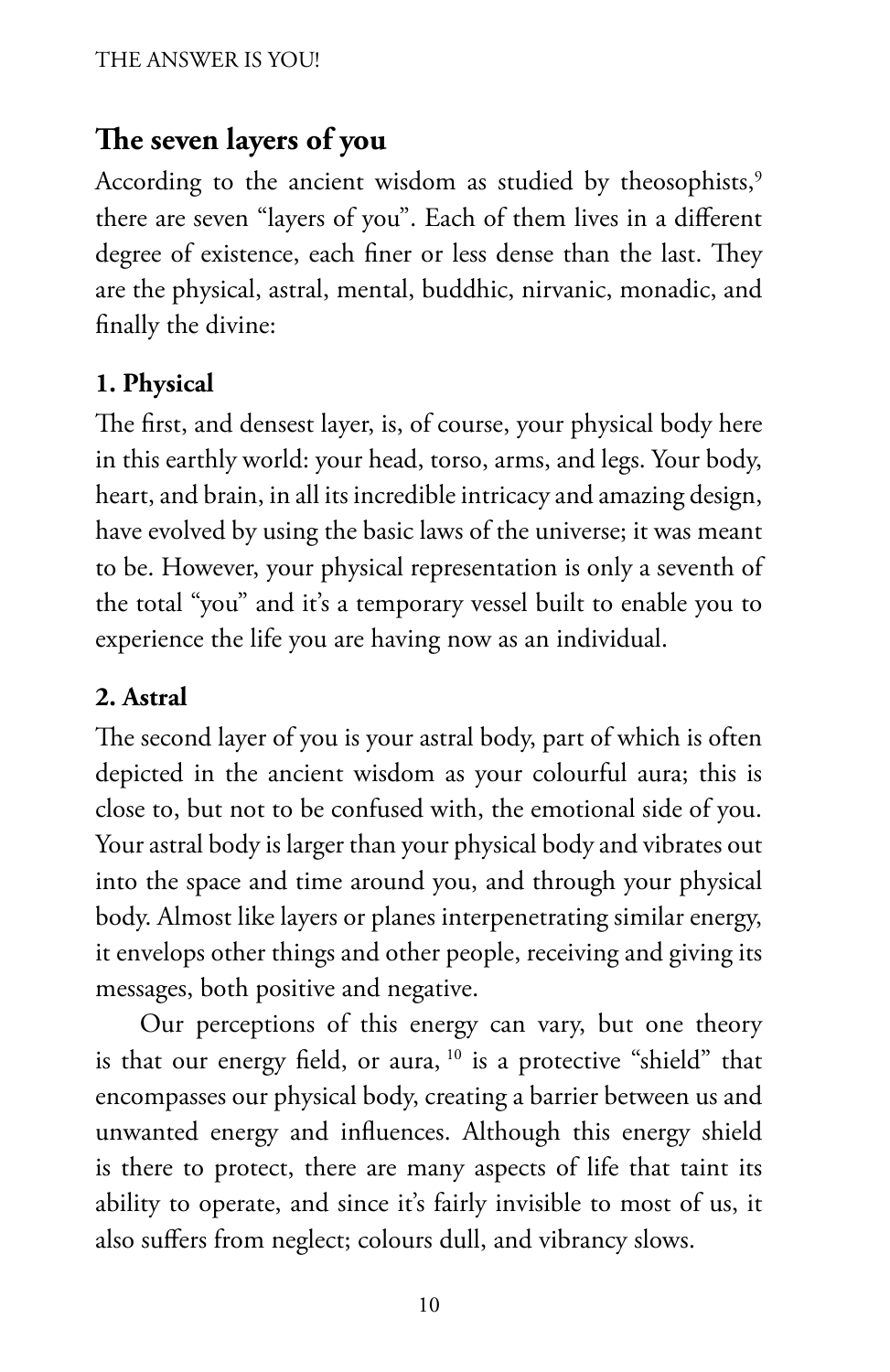Our auras change regularly according to what we are feeling, thinking, doing, speaking, and exposing ourselves to at any given moment; therefore, they become frayed when exposed to things like smoke, high electrical current, excessive negative energies, traumas, and intoxication.

The more damaging energy we are exposed to, the less bright our aura becomes. This, in turn, reflects the energy we are putting out, in other words, our "vibe". Therefore, this affects our vibrations and the frequency within which we are choosing to live. The energy we project governs what we receive, hence the "law of attraction".11

#### **3. Mental**

The third layer is your mental body. It's even bigger again than your astral body, or I should say, more far-reaching. The higher mental body reaches towards the divine and the lower mental body manifests as what I call our "concrete thought". It's the voice in your head, the chatterbox that Buddhists call the "monkey mind". Within the mental body, though, is the *real* you that has control, the part that taps into your knowing and intuition. The layer of you that instinctively knows the truth, right from wrong, and knows the degree of love there is in an action, a word, or a feeling; your decision-maker.

The above three layers—or bodies—take up space and time in differing levels of vibrations or energy. The next four levels are not really "bodies" but rather levels of integration with the universe as a whole.

## **The four higher levels**

The four higher levels are spiritual and often described as "divine". They are the levels where you are more part of the whole, rather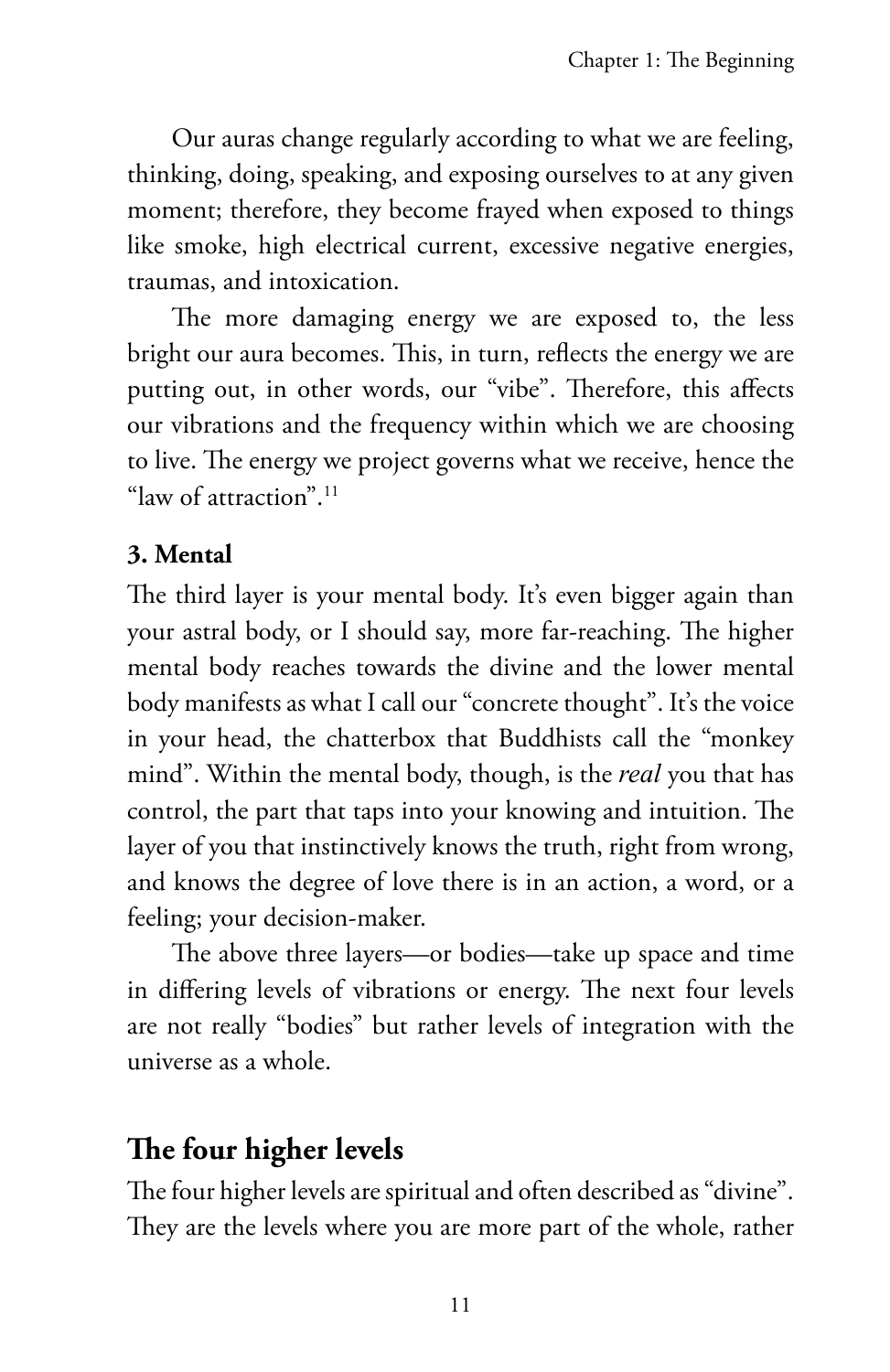than differing degrees of an individualised persona, as in the lower three.

These are the buddhic, nirvanic, monadic, and finally the divine (or adi) planes,<sup>12</sup> all Sanskrit terms. These four planes are spiritual by nature and are all closer to being at one with the universe as a whole than being just you as an individual. In other words, most of you is actually part of the grand designer and only a small part of you is separate and alone. All this information comes from the ancient wisdom as studied by the Theosophical Society along with many other enlightened religious and spiritual groups.

I recommend you explore this subject to discover more about the three initial levels and the four higher planes. The Theosophical Society has branches in most larger cities around the world. But let me provide some proof about what I have said above and explain a bit about the true nature of your body.

#### **Proof of your divinity is in your hands**

According to an old story I once heard, if your hands were made of the hardest steel known to humankind, they would be totally worn away by your seventh birthday, but, because of the process of cellular regeneration, your hands are still here to turn the pages of this book. So, if the hand in front of you is not the hand you were born with, is it you? At this moment it is, but your hand, in fact, your whole body, changes its cellular make up many times during your lifetime. You don't die in old age with the body you were born with. Your cells are constantly regenerating.

So, what is it that is you if it is not your body? Genetically speaking it is the program imprinted in your DNA that builds and rebuilds your cells; they even have the process of aging embedded in them.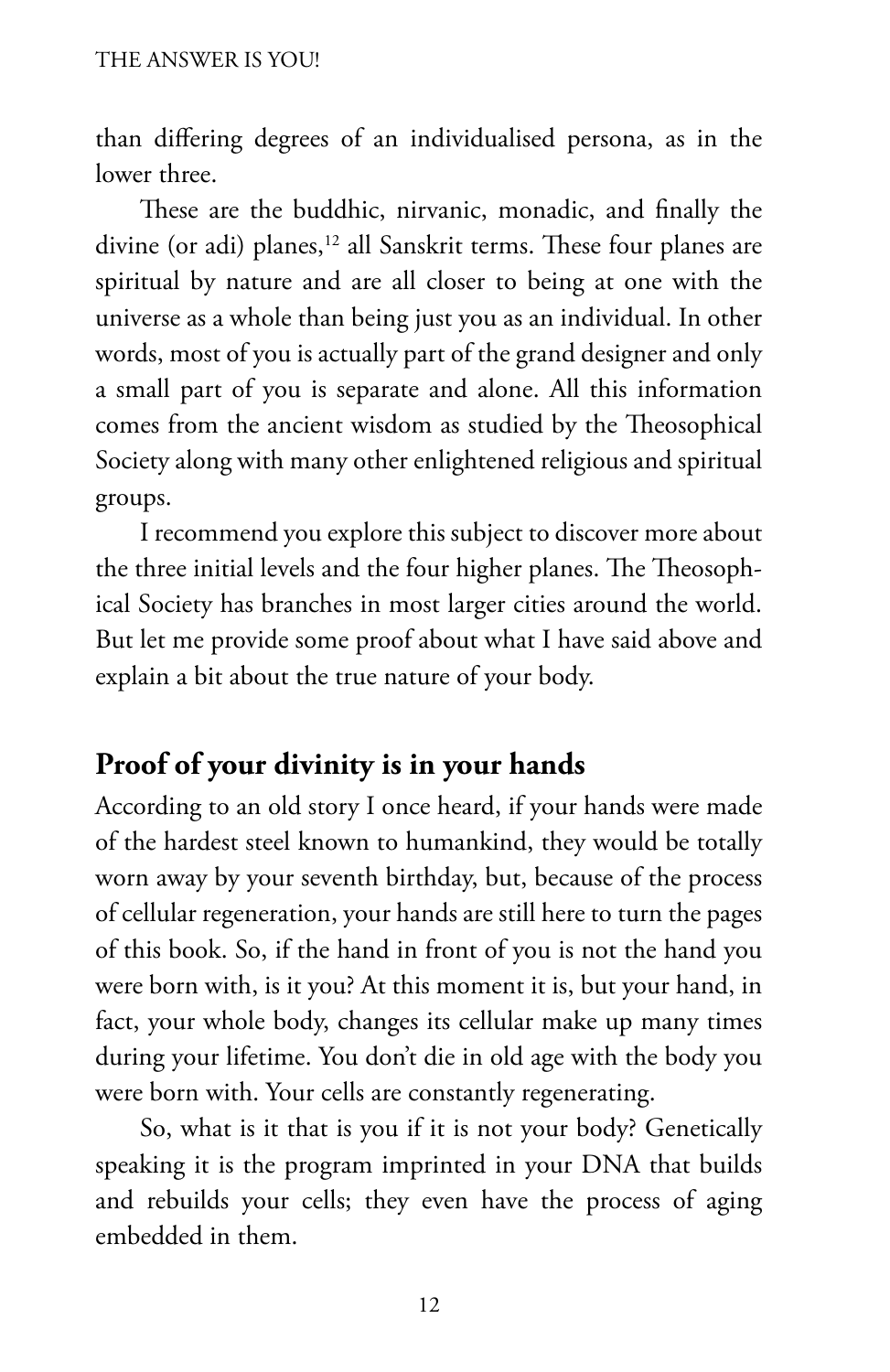Physically speaking you are a program that is running on this platform called reality.

Emotionally speaking you are the chemicals and neurons interacting, not only in your brain but everywhere in your body, so as to produce feelings.

Mentally speaking you are the memories, habits, and lessons learned throughout your life, once again stored in your brain and body.

Spiritually speaking you are a part of nature the universe; just like everyone else.

Can you now see that your body is your vehicle whilst here, it's not you? Neither are your emotions or even your thoughts. You are the controller—the decision-maker, and you have the responsibility for driving these vehicles throughout your lifetime.

## **Singularity and Duality**

In the science of physics, a singularity is described as a point where everything is so condensed it takes an infinite value, especially in space-time when matter is infinitely dense, like at the centre of a black hole. A point theorised to be the condition of the universe before the Big Bang.

Throughout this book, I will refer to a singularity to show the opposite to duality which I theorise is the condition of the universe after the Big Bang. A condition that relies on everything in time having an opposite and equal effect on matter.

I understand, the concept of dualism is unlikely to be familiar to everyone, but the idea of duality being the 'opposite' of singularity is important as nothing in the universe can exist without something else to be compared to.

Without this concept, consciousness would have nothing to perceive.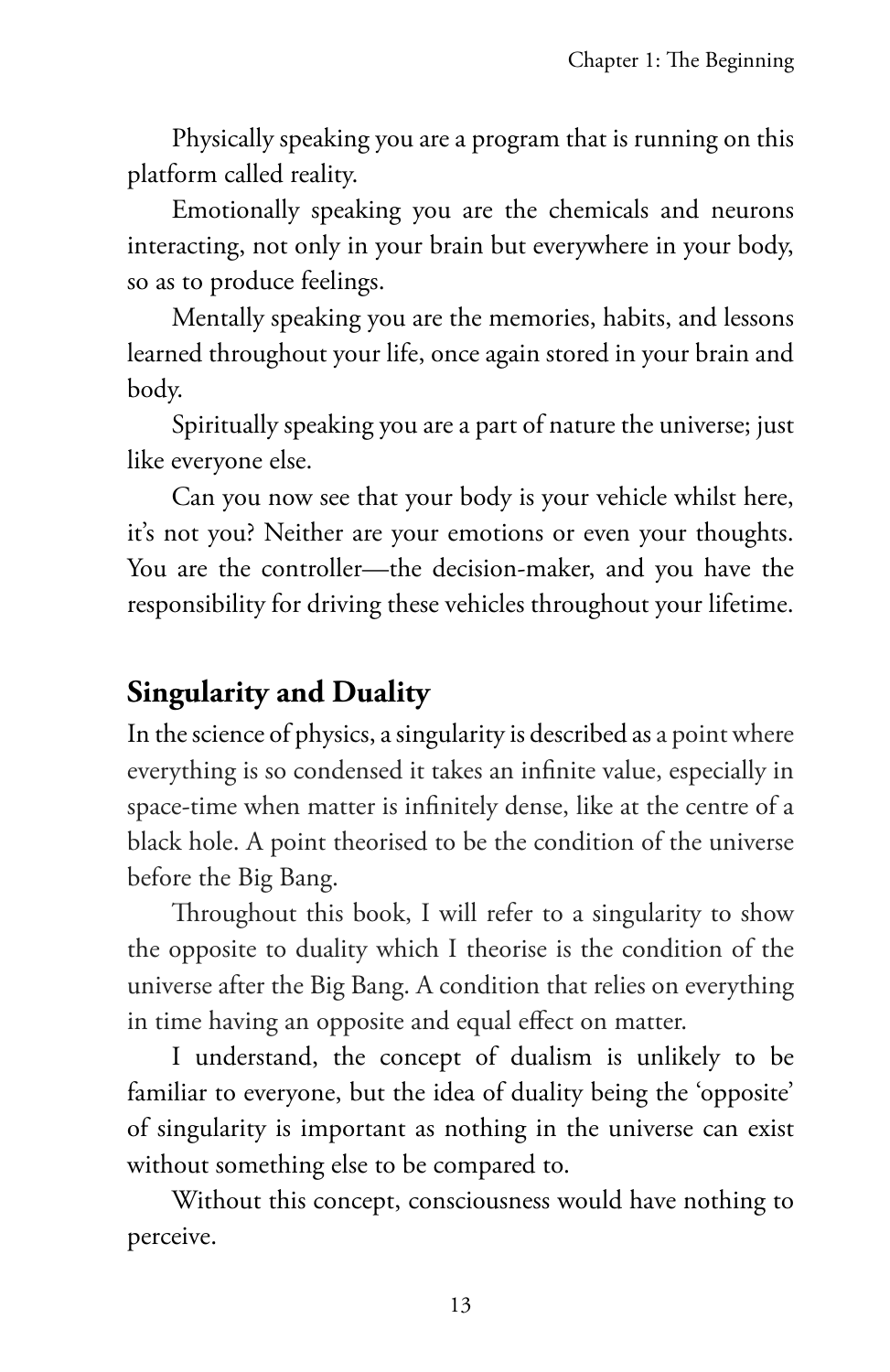#### **Awakening into self-awareness**

This book will help those at the very beginning of their awakening. The information herein will push you over the line into self-responsibility. Very much like taking the red pill in *The Matrix*, 13 where the main character Neo was awakened to the terrible truth which changed his perspective of life forever. Unlike the movie, if you are not ready you will just lose interest and nothing more will happen. None of this should be confused with any political movement as the very act of doing so means you've lost the point.

Good luck. The road ahead—should you decide to take it is hard, but so much more rewarding.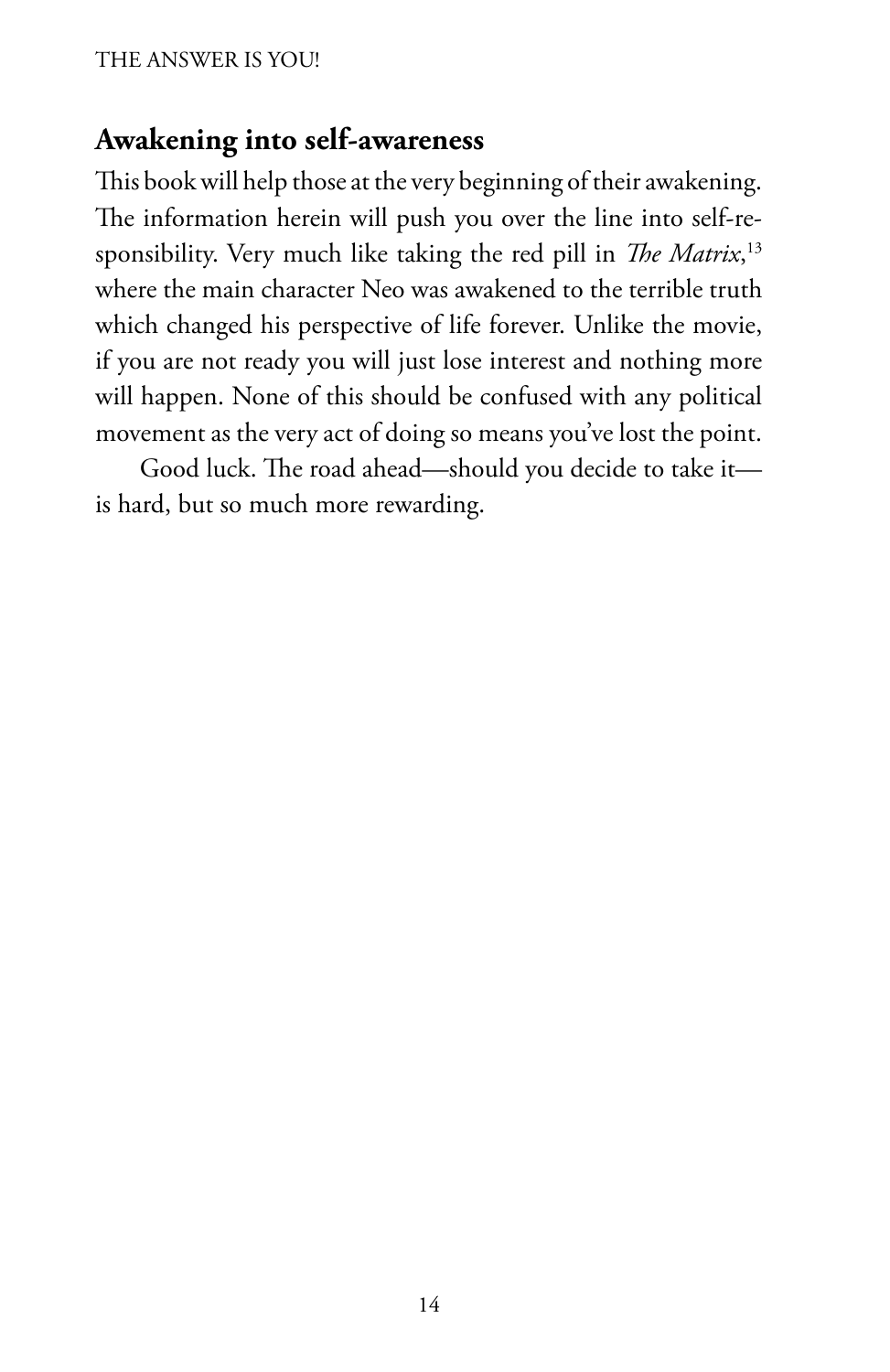#### *Chapter 2*

# Ideas: The First Step to Manifestation

*I have a dream.*

—Martin Luther King Jr, from his speech at the March on Washington for Jobs and Freedom, 1963

#### **Spirit, intuition, and the higher self**

There is a connection between the whole of existence and you; many eastern philosophies teach this "oneness principle", the fact that every soul is really a different aspect of the same reality.<sup>14</sup> This thinking is based on ancient wisdom and confirmed by some of the most normal events in our lives. One of these is when you have an idea. Where do ideas come from; how are they generated? Are they just calculations from existing information, or are they injections of new information, or a combination of both?

Think about the nature of the word "creativity": to create with imagination. We all understand that we have self-awareness and the ability to choose, but is there something else? For example, how and where do ideas come from? I'd suggest that when we put ourselves into the right situation and/or frame of mind, physically, emotionally, and mentally, we are ready to receive ideas. By this, I mean learning; bringing on new information that adds to what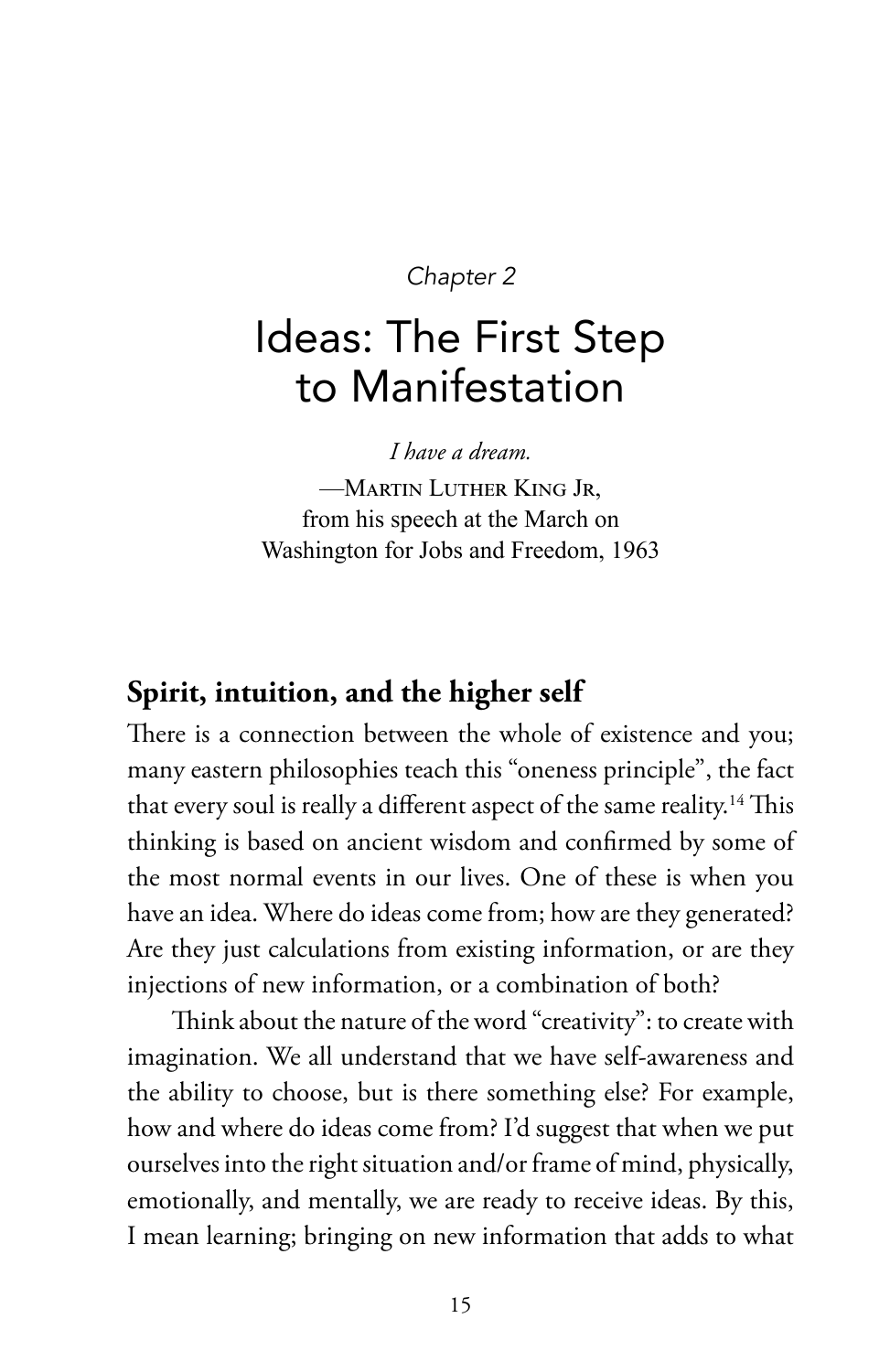we already know. Then we are in a state where we are prepared to receive something that was not there before: a new point of view, a new understanding, or a different frame of mind.

The universe gives these gifts to anyone ready to receive them, such as inventors, after finally understanding a complex issue and many trials; or artists, when their feelings match their expression; and all of us, whenever we open our minds and become ready to experience a new idea. If ideas come from higher levels, the finer planes of the universe, then they are tools to influence and direct us while we are immersed in the solidness of the physical; a synergy where the whole becomes more than just the sum of the parts.

A good example is writing new music; songwriters get inspirations by waves or chains of thoughts, or a series of notes coming to their mind. Each of these additional thoughts provides a new opportunity for a new thought or series of notes, and a brand-new melody comes to life. But to get to that stage they have to be ready to receive all these ideas. The right setting, their mind attuned to being able to play, connected to the music they have already played and written. I have had many moments just like that during the writing of this book. You have to work at it, discipline yourself, it's not a gift for nothing.

#### **Inventors**

To my mind, history's inventors all have one thing in common; they practised a sense of discipline often born from an obsession to create the right circumstances to let ideas in. These circumstances were often made up of long periods of study and learning, an open mind, and a willingness to work plus determination. According to Quora Online and Rutgers University, Thomas Edison experimented several thousand times before he perfected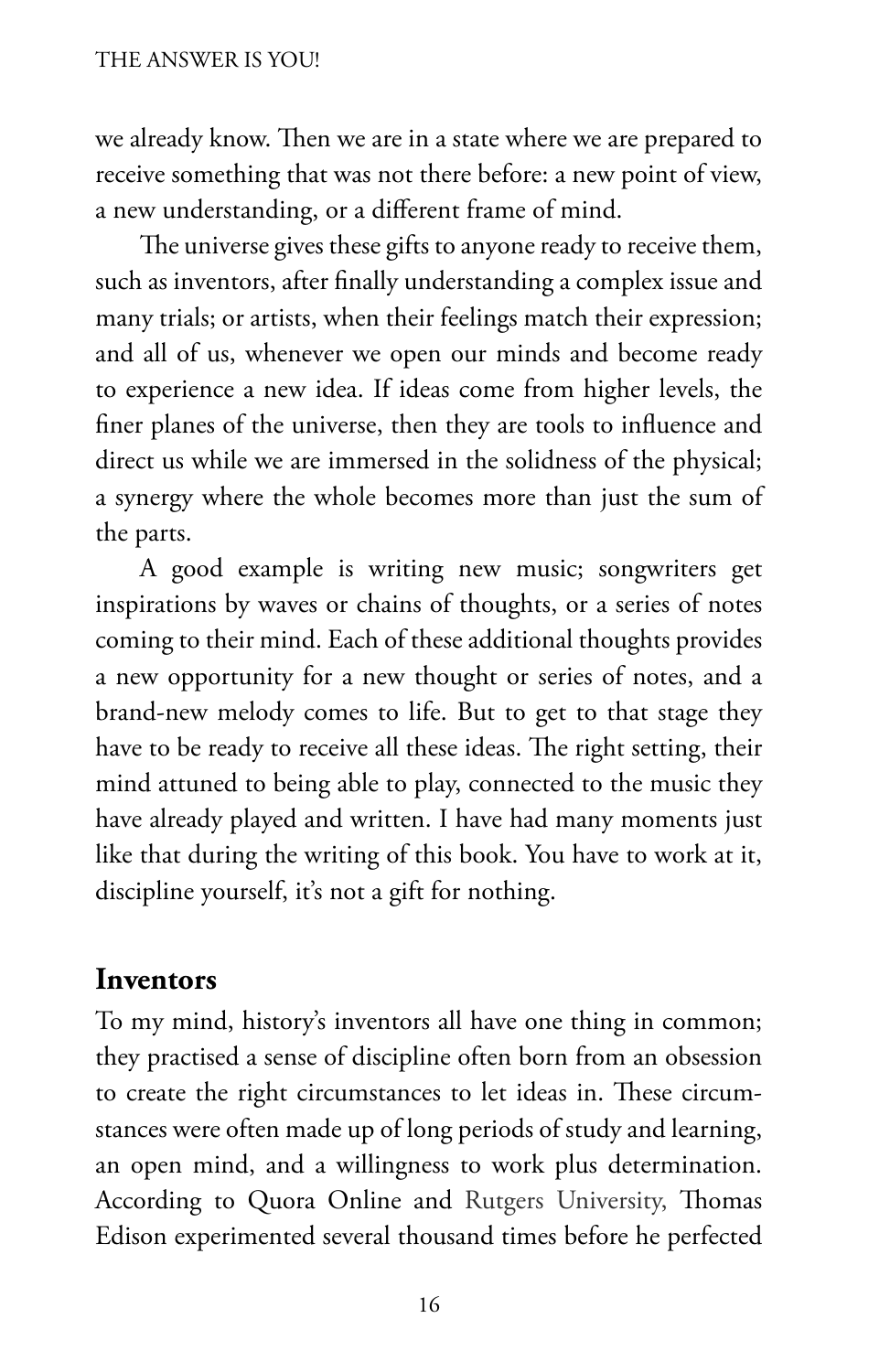the light bulb. Leonardo Di Vinci worked tirelessly on all his projects with masterful obsession.

These geniuses were gifted, but these gifts were not just given to them out of the blue. These gifts are there for all of us; however, it was these inventors that worked hard enough to set the right circumstances so they could receive their ideas.

The universe is planned, and we are all part of it; we can all create whatever we want but the seven stages of creation (See page 19) as outlined in this book have to be present for it to happen.

The first stage of creation—ideas—are the result of the opening of a small gap in the physical fabric of the universe to the reservoir of all knowledge on the other side. We all have the opportunity to tap into this; we just need to be responsible for setting the right circumstances to make it happen.

#### **Past, present, and future: influence on ideas**

People are programmed by their past experiences, but they still have a choice; we are aware and can choose not to comply with our inbuilt and learned programs and previously-set patterns. Real choice doesn't have to be encumbered by the past. When I say "real choice" I don't mean "habit choice" or your programmed reactions like taste in colours or food; I mean the choice we have when we break or make patterns and habits. These real choices are yours to use over and above your daily actions. For the purposes of explaining my point here, I'll assume an average person would exercise real choice on average just once a month; these choices only occur when we take new directions in life or make changes to our behavioural patterns that we have previously built up in our past.

A common aphorism is 'Time is relative; its only worth depends upon what we do as it is passing.' It's relative to your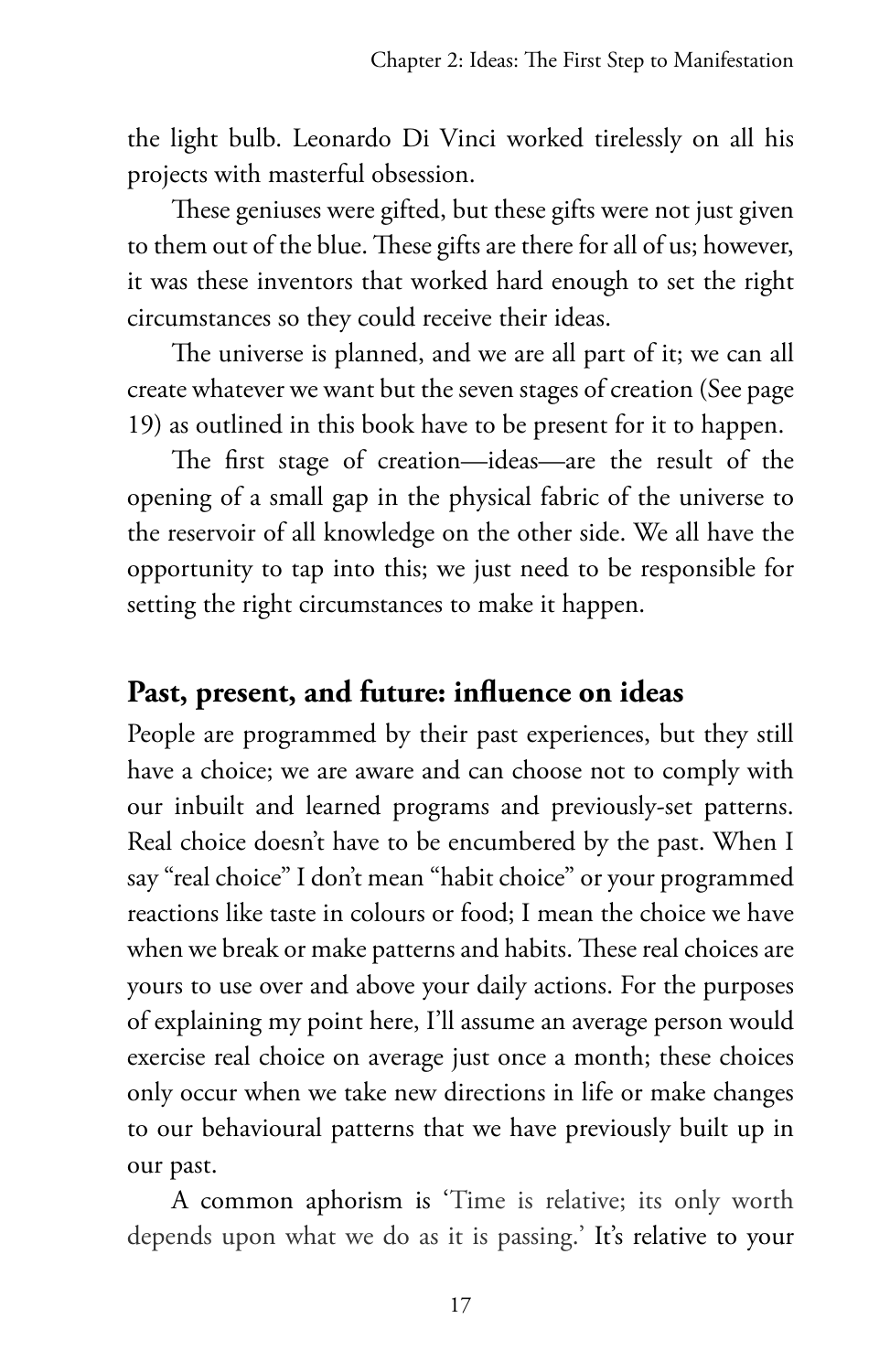position and perspective, you can draw on the past, the present, or even the future for your ideas.

Concepts that are shaped in your mind will be influenced by your experiences from the past; for example, your understanding of the laws of physics. As a child, I learnt that fire would burn me, so I don't put my hand near it today. Also, concepts can be influenced by your present—namely, the attitude you have and how open your mind is. Are you ready to receive? Also, these concepts can be influenced by the future, a concept that can come to you along with a new perspective. This new perspective may even include new information. You may say, 'I know I can't afford a holiday', then you find a partner who can help pay, so you decide to take a trip anyway. The potential was always there.

The point here is that you can choose to take on board each concept influenced by time or not. Plus, your karma will influence any new perspective as well, if you make choices which are in line with the set patterns of the universe—then benefits will flow more easily. For example, I come to understand that my body needs to exercise to stay fit to live longer—here I have been influenced by the past; it may have been my family or my education. If I act then it's because I choose to adopt the right attitude to exercise and see it as something I would like to do; the benefits outweigh the negatives and so, this is being influenced by the present. When I get the idea to go to the gym, I can see the future, and it's time to make a decision. This is all happening within the next stage of creation that is outlined in the next chapter, "Thought".

Ideas are sudden flashes of inspiration that influence thought and send you thinking in other directions. They influence us, but at the same time, we guide them by ensuring the settings are in place for us to receive them.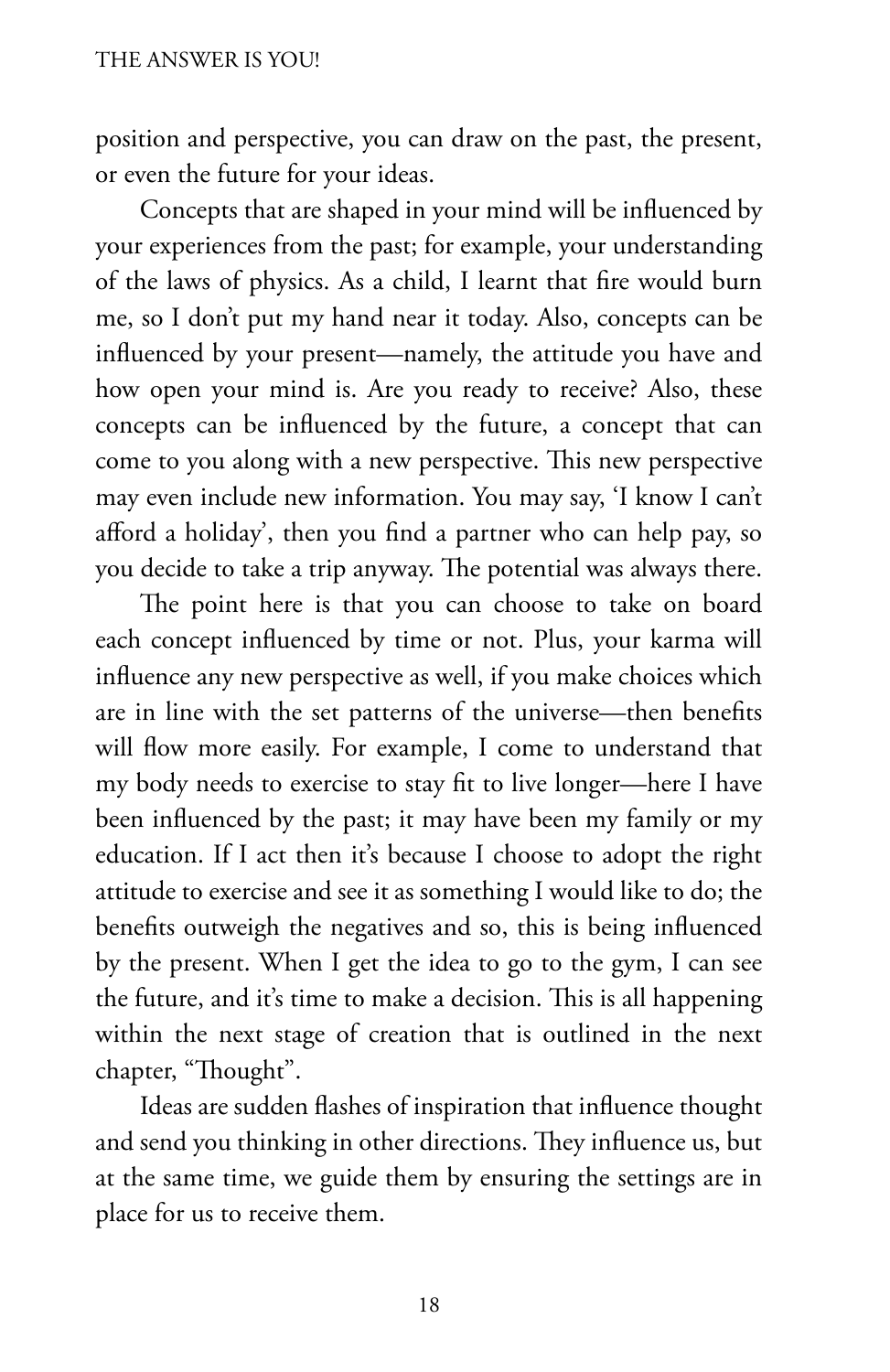## **How ideas influence us and our experience**

When I think about it, I'm surprised how few real ideas happen to us during our lifetime. We have such enormous potential, but we don't put ourselves in the right circumstances very often to receive these inspirations. They happen on occasions when we are ready, and on many levels and degrees. Small ideas like becoming aware of someone else's point of view, or great ideas like the first understanding of how an aeroplane wing may work.

Sometimes we'll recognise a great idea and how, if implemented, it would change our lives. These ideas can excite us, even motivate us to make it so. Other times we let them slip. Ideas can change the direction of our lives, such as an idea for a new career path. They are totally within our control, but we have to ask ourselves, *How did we get to that point in the first place, to recognise and comprehend them?* 

## **Habits versus inspirations**

It seems to me that creative people exist in this state of readiness more often than the rest of us. It's about their state of mind and their openness to receive. Ideas come from the mind, then thoughts are a process of the brain as it works to make sense of the concept and tie a sense of usefulness to it.

The mind is an all-encompassing system that incorporates the total result of the brain, the body, and maybe even, some etheric<sup>15</sup> forces. The brain uses synapses<sup>16</sup> to operate and these are physical structures, albeit staggeringly complex and magnificent. The brain will learn and create habits, a routine of behaviour that is repeated regularly, and tends to occur subconsciously to ensure you survive and live well. The mind will ask questions, see into the future, and project forward using imagination; this provides us with the opportunity for ideas.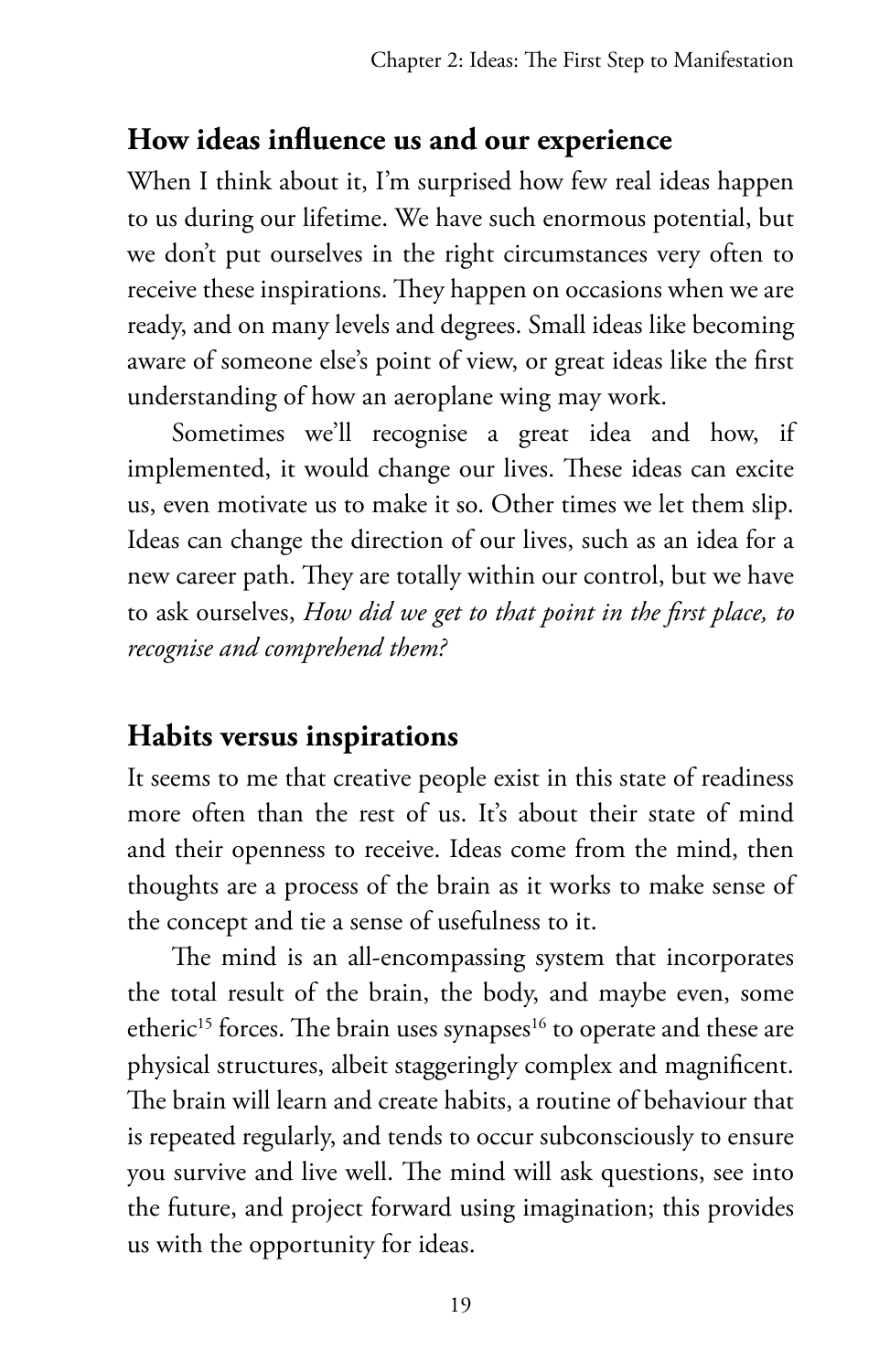It seems to me that the study of quantum physics has, to date, unknowingly encountered the edge of consciousness. It has been discovered that the observer influences the observed; 17 therefore, the universe exists as we see it: we are in part, the designer of the experience that is our own reality.

As a result, it makes sense that we can influence it by changing our perception of it. We do this at each of the seven stages of creation. Our picture of reality is ours alone. We have no proof that our picture of reality is, in fact, the one everyone else sees; note my comment in the last chapter on seeing rooms differently. Also, until I can see through your eyes how will I know if you see the colour red the same as I do? Perception is ours alone.

So, if we really have that much control over how we see things, our perceptions, then we can be in charge of making these perceptions as we want them, therefore we are in charge of making our future. We are the ones creating things in our reality. If we accept this, then we have to stop externalising the responsibility for it all to an external God, rather accept that it is you that has the power.

Ideas are not just about what you knew plus something extra; it's also about being able to think about it and articulate it. It needs to be fully understood to come into existence, then we can have an influence. Our brain will want to repeat our habits, inspiration will only come from our mind … but both are ours to control.

## **Connection**

I feel our brain and mind should be servants to our spirit. Our spirit is the decision-maker, the connection between the whole universe and our conscience selves. This is where we get ideas from, this is who has responsibility for them.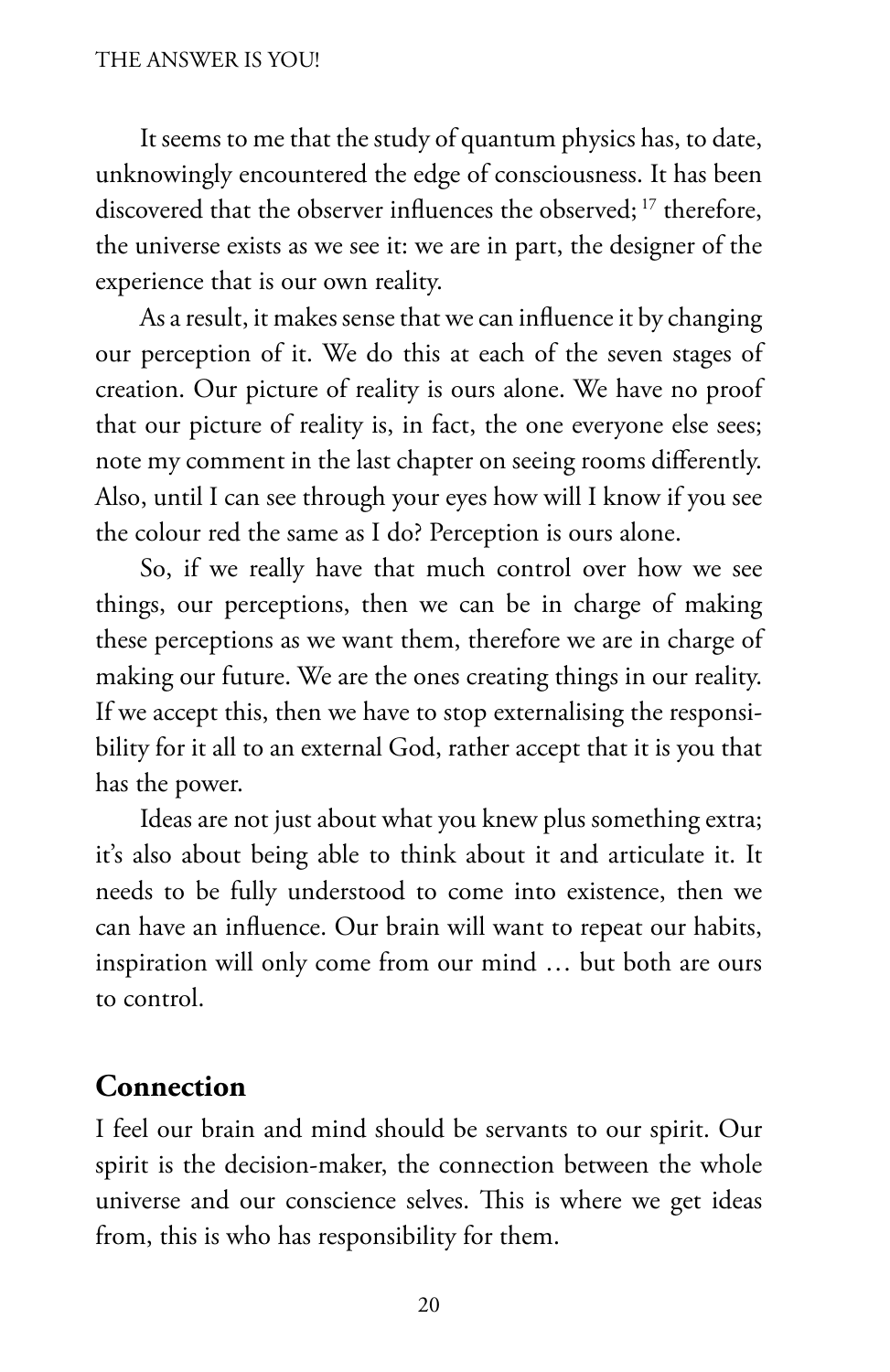The word "spirit" is fascinating. According to the Cambridge Dictionary, one of its definitions is 'the characteristics of a person that are considered as being separate from the body, and that many religions believe continue to exist after the body dies.' The word is used in many areas of language and yet it has an accepted meaning being that "extra something" that connects us to others and everything—the spirit of a team, being in high spirits, and the religious spirit.

Our spirit is our genuine decision-maker. If we make a decision based on emotions or thought alone, we fail to apply spirit to the word or action we make. Our consciousness gives us the opportunity to look further than what we feel or think; we can apply lessons from the past, moral values, and other people's interests ahead of our own. If a calculation of presently known information was conducted it would just be a projection—only when we input consciousness does it become a prediction. We can choose to project using our emotions, or we can choose to apply our consciousness—our spirit—to a decision and venture into the unknown.

Intuition, however, is the 'ability to understand or know something immediately based on your feelings rather than facts' (Cambridge Dictionary). It is the process of delving into the spirit and seeing or feeling something from elsewhere.

I'd say most of us feel we are more than just a body and that there is a higher self. This is where we find our closest connection to the universe as a whole. When we can tap into that reservoir, we can help generate the ideas that create our future. This connection or intuition is the same pathway that the spirit uses to assert itself, through the process of ideas, affecting the decisions we make in our lives.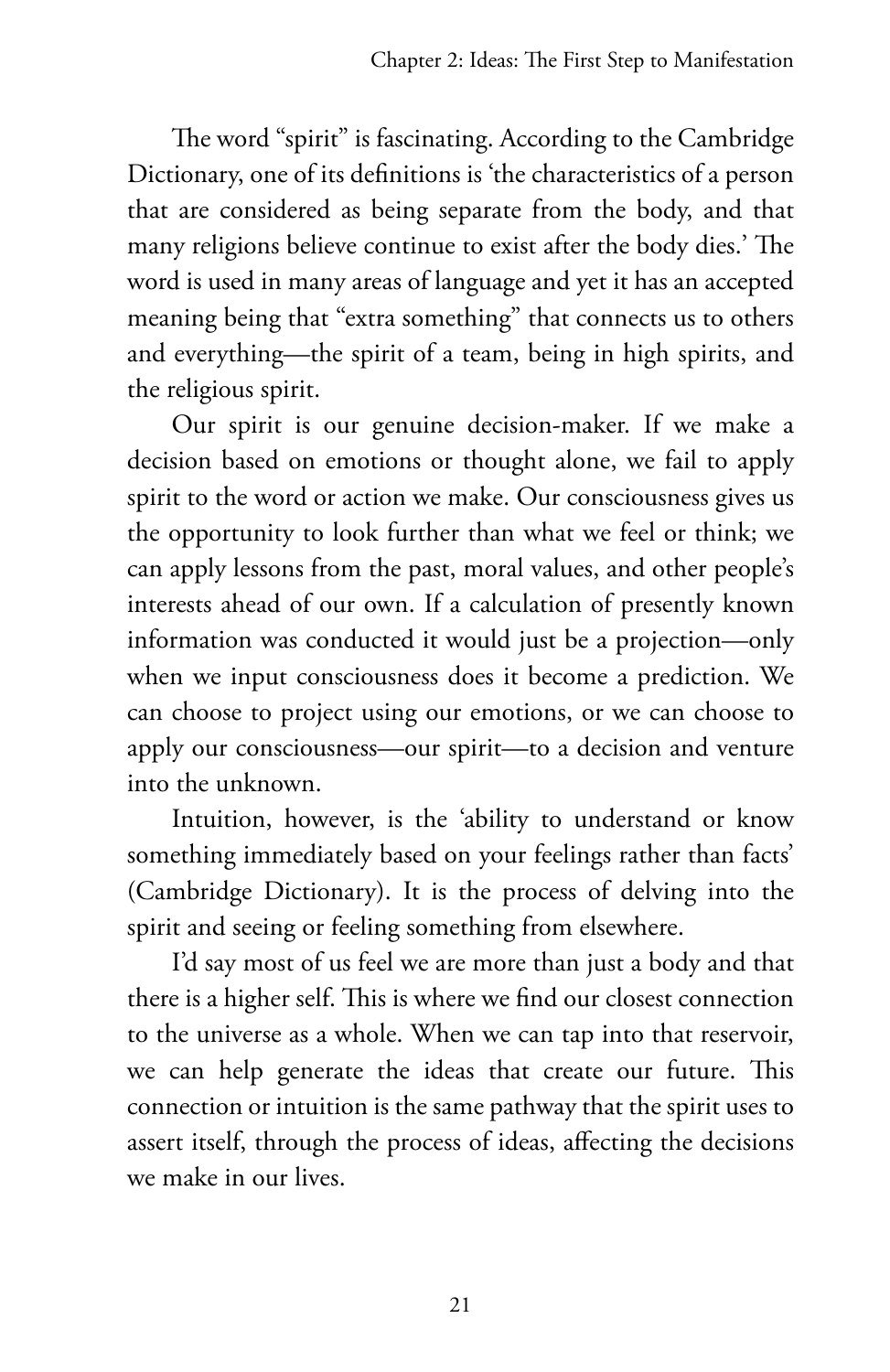## **Good and bad ideas**

The universe has no provision for good or bad, just cause and effect. Any judgement on whether something or someone is good or bad is our own. The concepts of "good" and "evil" are human manifestations; these learnt concepts guide our concrete thoughts (a greater definition of "concrete thought" is in the next chapter). It is in the realm of concrete thought that many of us build a refusal to understand the deeper self, a blindness to the knowledge of the oneness, that is when we become selfish and it is then that we enable an ability to do harm. The deeper real self is incapable of this. This blindness is built by our ego. When we are caught in this rationalising state where we are capable of hurting others, we open ourselves to destructive emotions such as envy, pride, lust, and even hate.

Self-awareness, learning, and meditation take you to higher levels of understanding and in turn, this breaks down selfishness. A self-aware person has to face these rationalisations because they can see the truth and it conflicts with the programmed or adopted self-beliefs, many formed in childhood. When you take charge and face these truths you open yourself to opportunities and possibilities that fit the patterns of the universe.

## **Truth**

Truth is a token of trust, not what is correct; it's what you know within yourself to be right. The truth relies totally on you and your application of self-responsibility to exist. But to know the whole truth you have to know all the facts, and none of us can know it all, so therefore on many questions in life—not all truth is a matter of perspective.

Mark Cole wrote, 'It's been said that a person can live forty days without food, four days without water, four minutes without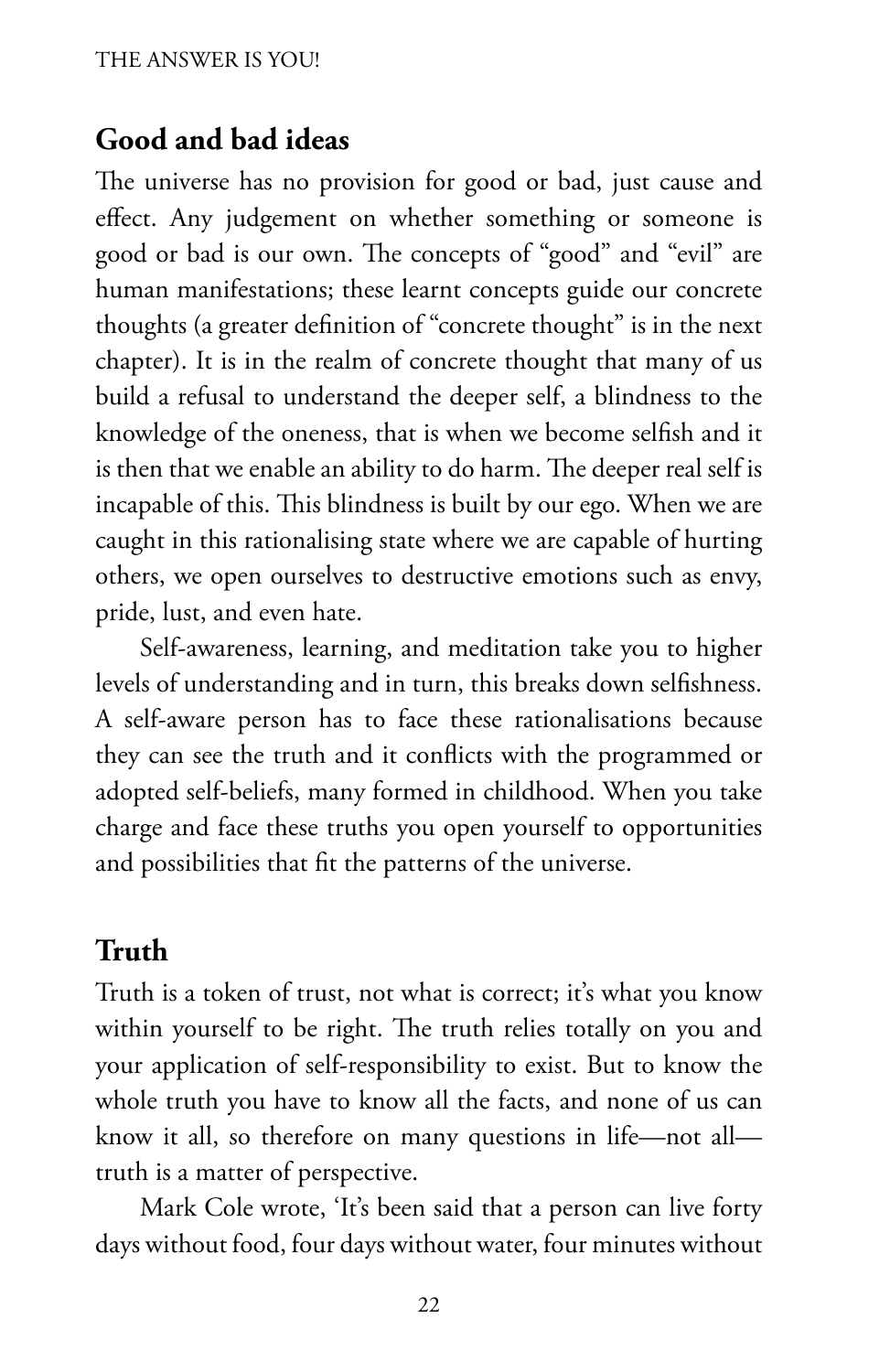air, but only four seconds without hope.'18 Hope will only exist when there is truth for you.

Because our minds can project into the past and the future, we must have hope, and because we can't know all the facts, the "truth for you", and not "truth", is what we have to be aware of and work with. It's about what we see and what we experience and it's then from our point of view that we decide what makes sense. Because of this ambiguity we have a responsibility to make sure, as much as we can, what we regard as the truth is logical, considers reality, and incorporates the concepts of others. We must work at it and exclude emotions. It's up to us to decide.

For example, in Westminster-based law, there are two levels of judgement for truth: 'beyond reasonable doubt' for criminal law and 'a balance of probabilities' for civil law. We can judge a situation from two points of view or two levels of degree; both may have contrary ideas of what is true. It takes a special effort to learn enough to ensure an informed truth is applied. It is our responsibility to comprehend as much as possible and see the biggest picture we can to comprehend any truth in our lives.

What we must understand is that we cannot and will never know it all, so total truth will always elude us. So, it is important to keep an open mind and ensure when new information is presented to us, we don't reject or accept it outright but evaluate it and apply what is appropriate in our judgment. These decisions are ours to make and the ability to do so is evidence of the divine.

Remember, good ideas rely on truth.

#### **Influence over ideas**

If you look through the words above again you will notice that even at the ideas stage of creation you have an influence over the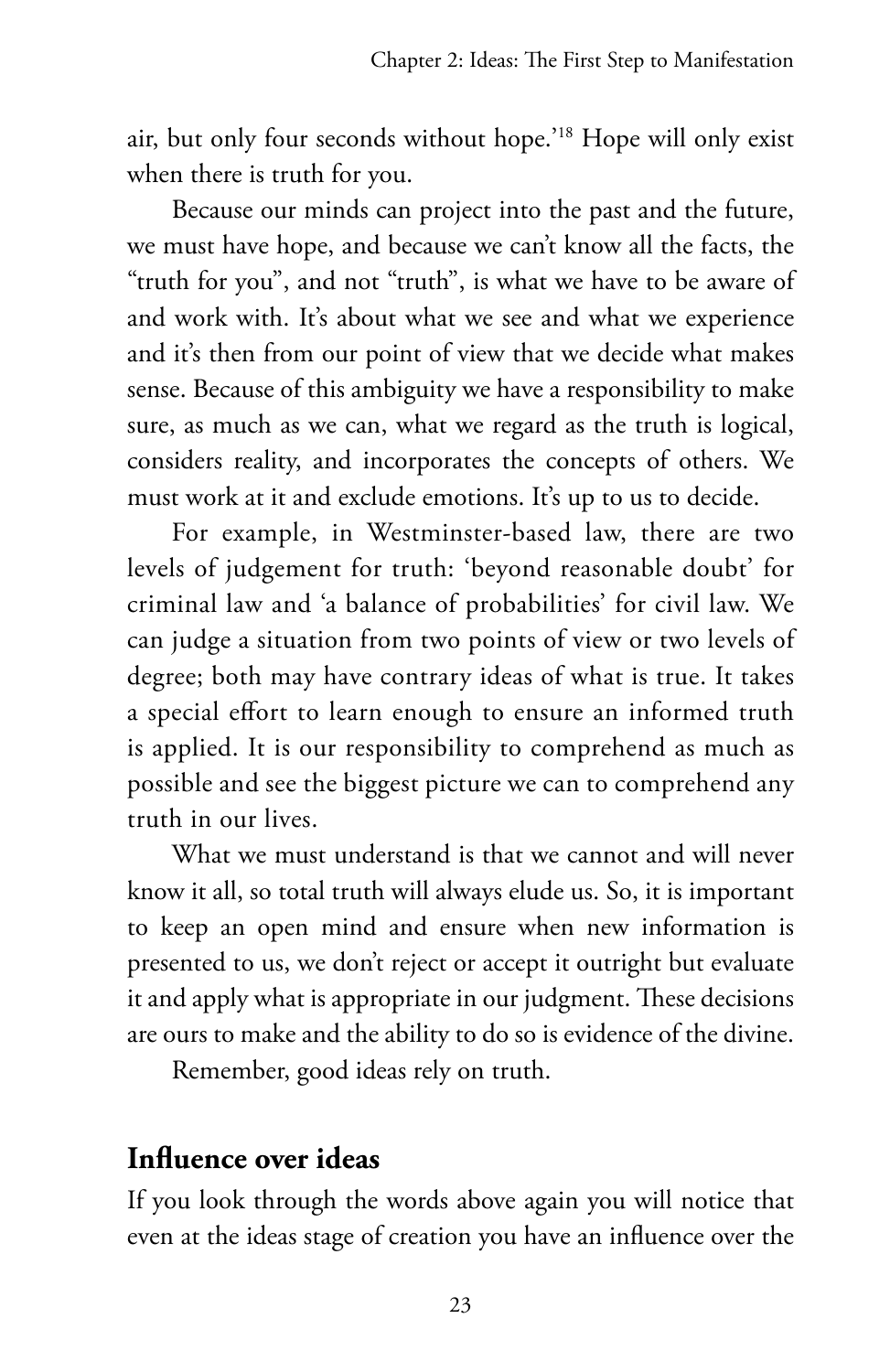outcome. It is here (along with the other six stages set out in this book) that you can make a difference.

It's all about getting yourself into the right state to receive ideas, and you are in charge of that. Your self-awareness allows you to be in control, you can decide to consider and or act on the following:

- Education–circumstantial or formal.
- Experience.
- Trial, error, and judgment.
- Meditation and focus.
- Physical readiness.
- Accepting the truth.

A Buddhist's goal is enlightenment; if everyone were to reach this universal awareness—can you imagine it? A time when we all act in harmony with the universe and each other. This would require massive worldwide education and unimaginable levels of self-awareness and critical thinking. *Not in my lifetime*, I chuckle. But it is happening very slowly. Most countries around the globe now have adopted a secular approach within their laws, excluding mandatory religion, and as a species, I feel we are well on our way. The number of people adopting a secular philosophy is increasing.

As a step into the next chapter, let's look at the work of Tasha Eurich, a psychologist and researcher from the USA. Tasha's studies identified and investigated self-aware people. Her surveys looked at internally aware people, and external awareness, or awareness of how others see you. She found that people who were good at both were much more successful than others and comprise somewhere between 10% and 15% of our population, a surprisingly small amount, especially when about 70% stated they think they are self-aware in her surveys.19